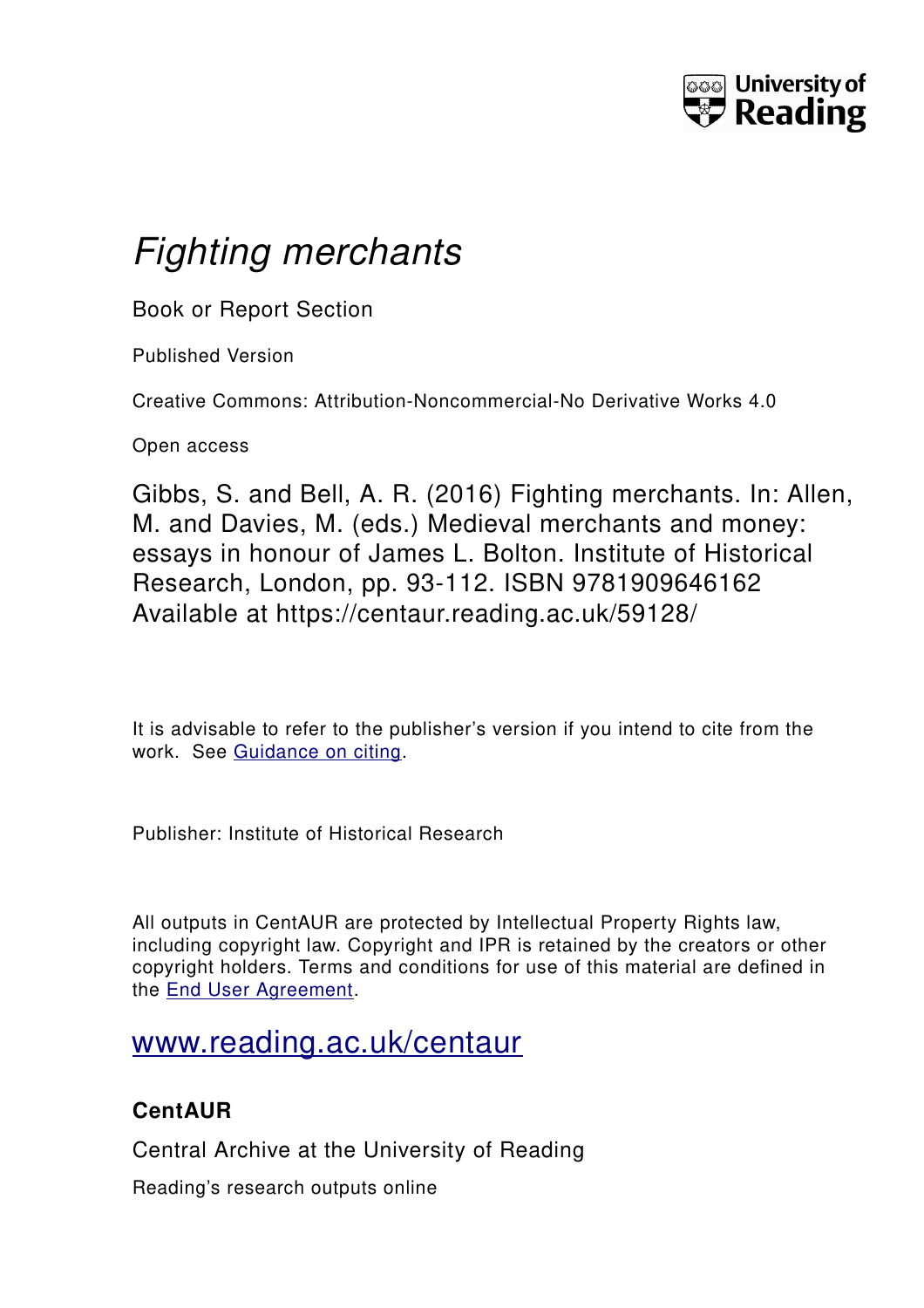#### *Sam Gibbs and Adrian R. Bell*

he interplay between mercantile and military activity is a complex one. Often warfare is portrayed as having a negative impact on trade, due to the breakdown of civilian law and order, raiding, piracy and even conscription of ships and seizure of goods. Despite these issues, there are potential opportunities for profit in conflict: the increased demand for military supplies, and the potential for providing them to an array of garrisons, armies and fleets could provide an enterprising individual with an opening.<sup>1</sup> Of course it was in the interest of military commanders to ensure that their soldiers had ready access to supplies of food and materials, and there were large-scale depots of military equipment, for example sheaves of arrows, notably in the Tower of London. Despite this provision there was a certain expectation that English soldiers were to be self-reliant. The limitations of central governance suggest that there was a place for private enterprise in the supply of English armies, in a similar manner to the indenture system, which was employed to raise the armies in the first place.

his chapter aims to investigate merchants and their individual connections to the English military, in the context of supply and personal military service. This will provide a clearer picture of both the victualling situation and how warfare could impact on an occupational group. This work will draw upon two main resources, the online databases produced by the 'Soldier in later medieval England' project,<sup>2</sup> and the recently completed 'Poll tax database'.<sup>3</sup> Taken together these resources provide access to a variety of nominal sources, including muster rolls, letters of protection, appointments of attorney, and poll tax returns. These can be used to identify and analyse individual English merchants and their links to the military.

here is a large body of literature that considers trade and mercantile activity in the late medieval period, notably that of the English wool and cloth trade, due to its importance to royal tax revenues and the

<sup>&</sup>lt;sup>1</sup> W. P. Caferro, 'Warfare and economy in Renaissance Italy', *Journal of Interdisciplinary History,* xxxix (2008), 167–209.

<sup>&</sup>lt;sup>2</sup> Information on soldiers has been taken from A. Bell, A. Curry, D. Simpkin, A. King and A. Chapman, *he Soldier in Later Medieval England Database* <http://www.medievalsoldier. org> [accessed 30 Sept. 2009].

<sup>3</sup> S. Gibbs, 'Database of poll tax returns', unpublished.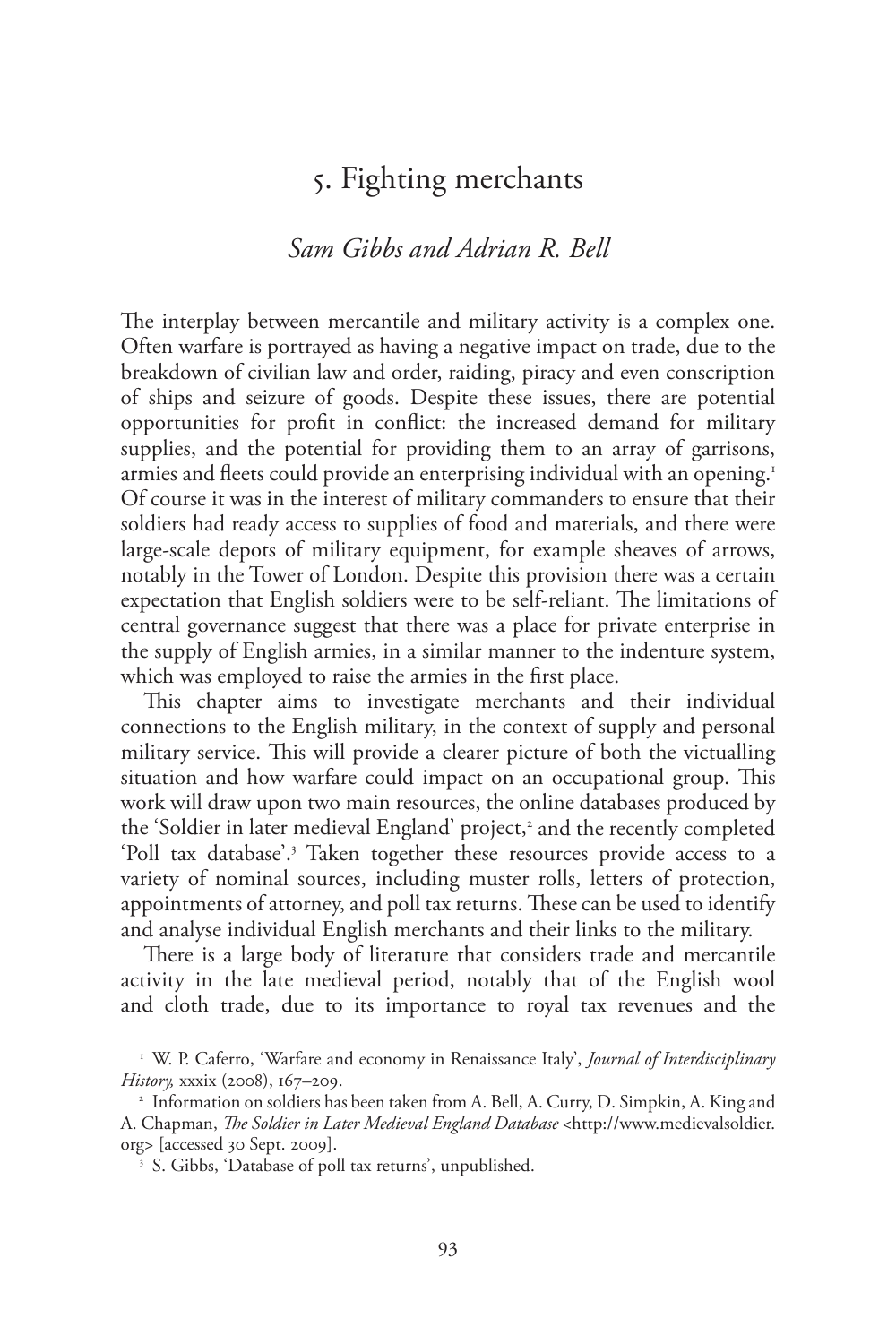documentation that this generated.<sup>4</sup> However, Goldberg suggests that this may be a distortion:

the historian of the medieval English economy is not overburdened with evidence. It follows that such sources as are available may assume an exaggerated importance. Thus overseas trade, and in particular the cloth trade, whose fortunes are known from the enrolled customs accounts, is allowed a degree of significance in terms of the national economy that has never been fully justified.<sup>5</sup>

here has been some discussion of the efects of warfare on trade and the economy.<sup>6</sup> However, these studies have approached the topic top‑down, considering the impact on the market and government over the impact on the individual.

here is less of a gap in the military historiography, which has focussed recently on the individuals within armies, considering and illuminating individual careers in arms. Of course, again due to the evidential base, this has tended to concentrate on those towards the top of the social scale; however, some studies have shown that it is possible to consider certain groups outside the social and military elite.<sup>7</sup> Furthermore, recent work considering the maritime element of the Anglo‑French wars has shown that it is possible to investigate a loose group of individuals that are unified to an extent by their occupations.<sup>8</sup>

he poll taxes of 1377, 1379 and 1381 have provided a large proportion of the data analysed in this chapter. Despite the vast amount of raw data contained within the returns  $-264,350$  names  $-$  until relatively recently it has been largely ignored for historical research. Even studies concerned with demography, such as Thrupp's *The Merchant Class of Medieval London*, are dismissive of the returns, asserting that 'The schedule is so faulty that it cannot represent anything more than a preliminary survey; if the collectors had proceeded on this basis, they would have touched barely half their final

4 A. Bell, C. Brooks and P. Dryburgh, *he English Wool Market,* c*.1230*–*1327* (Cambridge, 2007).

<sup>5</sup> P. J. P. Goldberg, 'Urban identity and the poll taxes of 1377, 1379, and 1381', *Economic History Review*, xliii (1990), 194–216, at p. 214.

<sup>6</sup> M. M. Postan, 'The costs of the Hundred Years War', *Past & Present*, xxvii (1964), 34–53; M. Kowaleski, 'Warfare, shipping and crown patronage: the economic impact of the Hundred Years War on the English port towns', in *Money, Markets and Trade in Late Medieval Europe*, ed. L. Armstrong, I. Elbl and M. M. Elbl (Leiden, 2007), pp. 233–56.

7 A. Bell, A Curry, A. King and D. Simpkin, *he Soldier in Later Medieval England* (Oxford, 2013).

<sup>8</sup>A. Ayton and C. Lambert, 'A maritime community in war and peace: Kentish ports, ships and mariners, 1320–1400', *Archaeologia Cantiana*, cxxxiv (2014), 67–104.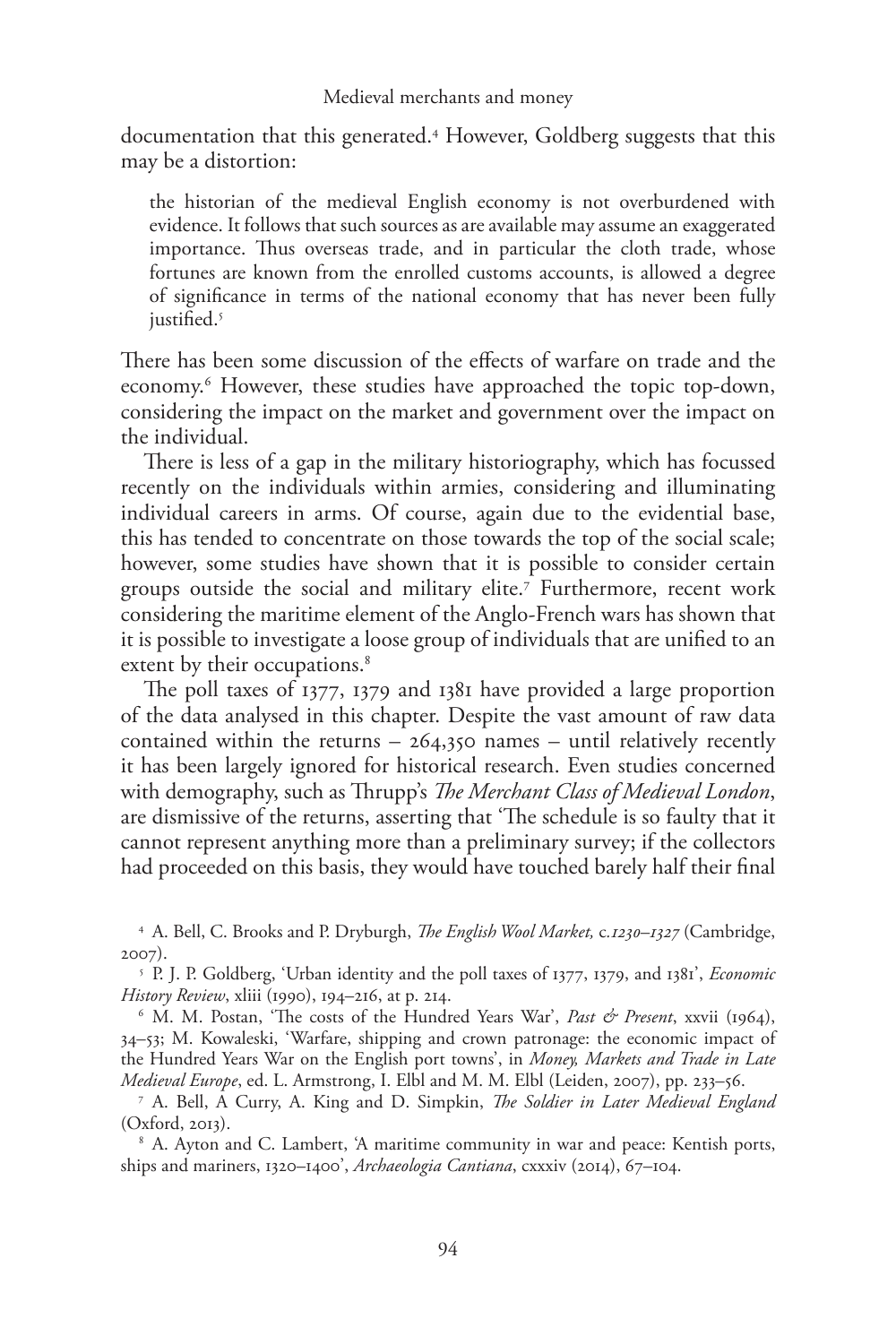total.'<sup>9</sup> here has, however, been something of a rehabilitation of the poll tax returns as a source, notably Fenwick's unpublished PhD thesis.<sup>10</sup> Fenwick thoroughly deals with the various aspects of the returns, introducing the events and socio‑economic changes behind their imposition, detailing the methods of collection, and discussing the other documentary sources connected to the returns, as well as evaluating the returns as a source and how they can be used efectively. Fenwick makes a cautious yet comprehensive case for the use of the returns; she proposes that many factors which should impact on the assessment of the returns have been overlooked, notably careful reading of the rules of collection and the efects of exemptions on the tax base, stressing that the boundaries between tax evasion and tax exemption were nebulous.<sup>11</sup> Other historians have also considered the uses for the returns. Goldberg's work on the demographics of York have shown how the returns can be used for smaller-scale case studies, and he strengthens the case for their use as an important historical source.<sup>12</sup> Unfortunately, there is minimal literature concerned with the returns themselves. They have been utilized in other publications, especially those concerned with women's history, as they are one of the few sources that record any details about women outside of the nobility. There are also two case studies: the first, dealing with New Romney in Kent, examines the returns as a source for the town's social structure.<sup>13</sup> The second considers the demographic structure of the county of Buckinghamshire at the time of the poll taxes.<sup>14</sup> Of more direct relevance to this present research is a further study on the origins of English archers, which considers the use of the poll taxes when identifying archers in detail and the evidentiary issues surrounding this

<sup>9</sup> S. L. Thrupp, *The Merchant Class of Medieval London 1300–1500* (Ann Arbor, Mich., 1989), p. 49.

<sup>10</sup> C. C. Fenwick, 'The English poll taxes of 1377, 1379 and 1381: a critical examination of the returns' (unpublished University of London PhD thesis, 1983).

<sup>11</sup> 'The form of each poll tax was quite different. In 1379, married women were excluded … the efects of this were, at the time, and have been since, seriously underestimated. No two poll taxes were levied from the same age range. Thus, those who paid as fourteen year olds in 1377 paid again as sixteen year olds in 1379, but those who were twelve in 1377 did not pay in 1379 when the exemption level was raised by two years … It is not surprising that the number of tax‑payers recorded was quite diferent for each tax. hus, some of the discrepancies we seem to find are the result of a careless reading of the rules laid down for the taxes' (Fenwick, 'The English poll taxes', p. 167).

<sup>12</sup> Goldberg, 'Urban identity and the poll taxes', pp. 194–216.

<sup>13</sup> S. Sweetinburgh, 'The social structure of New Romney as revealed in the 1381 poll tax returns', *Archaeologia Cantiana*, cxxxi (2011), 1–22.

<sup>14</sup> K. Bailey, 'Buckinghamshire poll tax records 1377–79', *Records of Buckinghamshire*, xlix (2009), 173–87.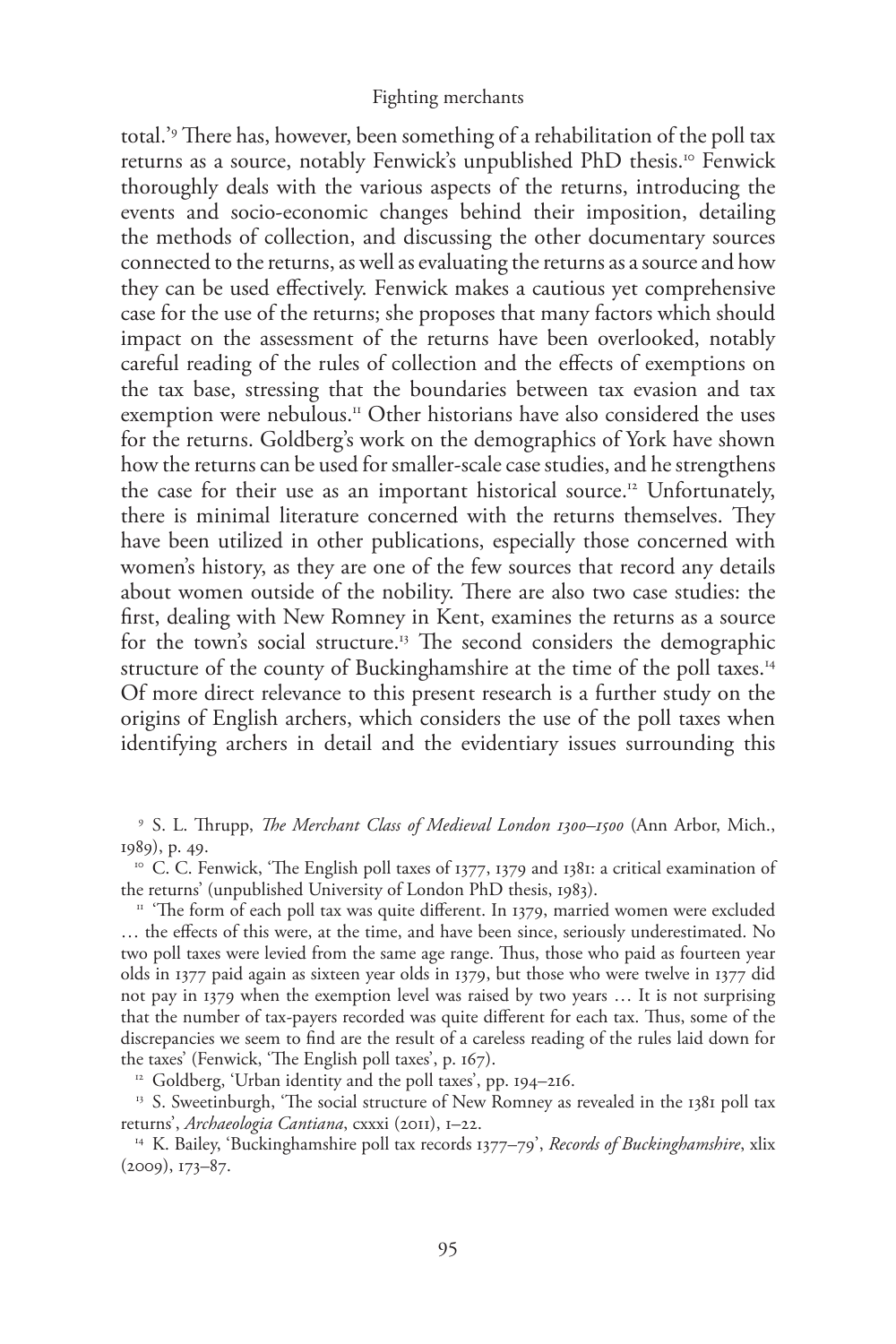usage.<sup>15</sup> herefore, and despite the importance of the returns to this chapter, there is not an established methodology for the use of the returns, beyond the focused paper by Goldberg which gives an indication of the type of data that can be extracted.

At this stage it is worth discussing the sources further, in the context of the method employed in this chapter. The muster rolls are administrative documents created as a part of the indenture system, which by the late fourteenth century had almost wholly replaced previous methods of raising soldiers for the English crown. Instead of being based on any obligations due from land tenure, the indenture system relied on individual captains agreeing to provide a certain number of soldiers, for a certain period of time, in exchange for a predetermined amount of wages. Often a bonus, or regard, was included as well.<sup>16</sup> The muster rolls are the records of exchequer officials certifying that the retinue captains had indeed arrived for the contracted service with the correct number and quality of soldiers. This process has yielded vast amounts of nominal data, concerning individuals of low socio‑economic rank who would not often appear in other sources. he musters not only contain the names of those who fought, but also record how the army was divided into diferent retinues, and how these were further divided into men‑at‑arms and archers. Aside from these military ranks, they can also provide information on social position, troop movements, promotions, replacements and mortality rates.<sup>17</sup>

he nominal evidence provided by letters of protections and appointments of attorney can be considered alongside the muster rolls, and although they are not purely military in function they do have a close connection. Issued to ensure that an individual's estates and property could not be claimed by legal process while their owner was abroad, they were often taken by soldiers who wanted to make sure that they would not fall victim to unscrupulous rivals while they were campaigning, particularly overseas. he protections and attorneys can contain residency and occupational data, crucial when considering an occupational group such as merchants. Some factors must be considered when using this evidence, however. Although these documents were theoretically available to any man who was able to seek the king's justice, they were only of use to those who had property

17 A. Bell, *War and the Soldier in the Fourteenth Century* (Woodbridge, 2004), p. 34.

 <sup>15</sup> G. Baker, 'Investigating the socio‑economic origins of English archers in the second half of the fourteenth century', *Journal of Medieval Military History*, xii (2014), 173-216.

<sup>&</sup>lt;sup>16</sup> A. E. Prince, 'The indenture system under Edward III', in *Historical Essays in Honour of James Tait*, ed. J. G. Edwards, V. H. Galbraith and E. F. Jacob (Manchester, 1933), pp. 283–97. For a recent and up‑to‑date summary, see Bell and others, *he Soldier in Later Medieval England*, pp. 7–10.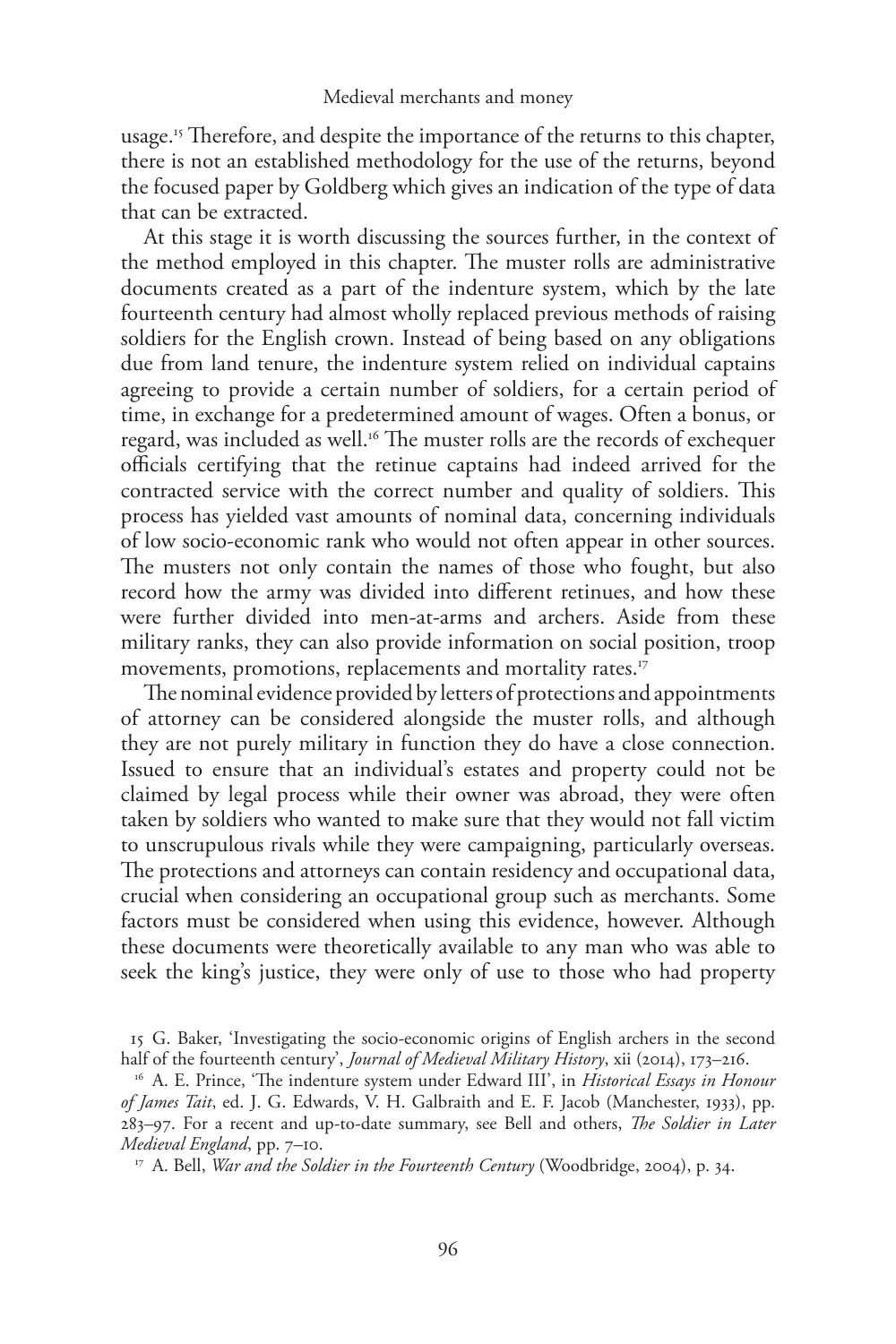worth protecting. This means that the bulk of the soldiers going abroad did not bother to obtain them, as the majority did not possess the estates and landholdings that would make their acquisition worthwhile. Furthermore, there are other reasons why someone might be travelling outside England, unrelated to warfare, although this could include, rather pertinently for this chapter, trade.<sup>18</sup>

Although often nominal in form, the poll tax returns provide a very different set of data. They are organized by place of residency, through county, hundred and vill, and are inconsistent in organization between the diferent areas, possibly due to scribal whim in recording the required information. It has been suggested that the poll tax was an attempt to spread the burden of taxation onto a wider base throughout England, stemming from the economic issues resulting from the Black Death: 'The Commons' aim in imposing the poll taxes was to ensure that all, high or low, normally exempt or not, who could pay the tax did so … their aim was simply to relieve themselves of the main burden of tax'.<sup>19</sup> Previously, taxation had been based on the ifteenth and tenth, a tax on the movable property of individuals throughout the realm. This meant that an individual could be assessed in several diferent locations where they held property and incur a high bill as a result. By shifting the basis of taxation to a per capita basis, more individuals were brought into the 'national' tax system.

Despite all being poll taxes, the three collections did vary significantly, when determining liability and the amount due. For example, a flat rate of 4*d* was due from every person over fourteen in 1377; however, the 1379 collection raised the age to sixteen and excluded married women. This indicates that some of the criticisms, particularly those of demographic imbalance, levied at the returns can be justified, as in 1379 there was no requirement to record wives, as they were not liable, and in 1377 nominal records were not required at all, although they have survived in several places, totalling 24,211 entries. However, it must be remembered that the returns were never intended to be a census of the realm, and that while caution must be taken when using them, the data contained in the returns is invaluable, as it is one of the few large nominal records extant for the medieval period and gives indications of wealth, status and, importantly for this chapter, occupations.

It has been shown by several historians that it is possible to reconstruct quite sophisticated career biographies of soldiers at the lower end of the social scale. Andrew Ayton uses the example of Norwich's 1337 retinue to

<sup>&</sup>lt;sup>18</sup> Bell and others, *The Soldier in Later Medieval England*, pp. 4–7.

<sup>&</sup>lt;sup>19</sup> Fenwick, 'The English poll taxes', p. 24.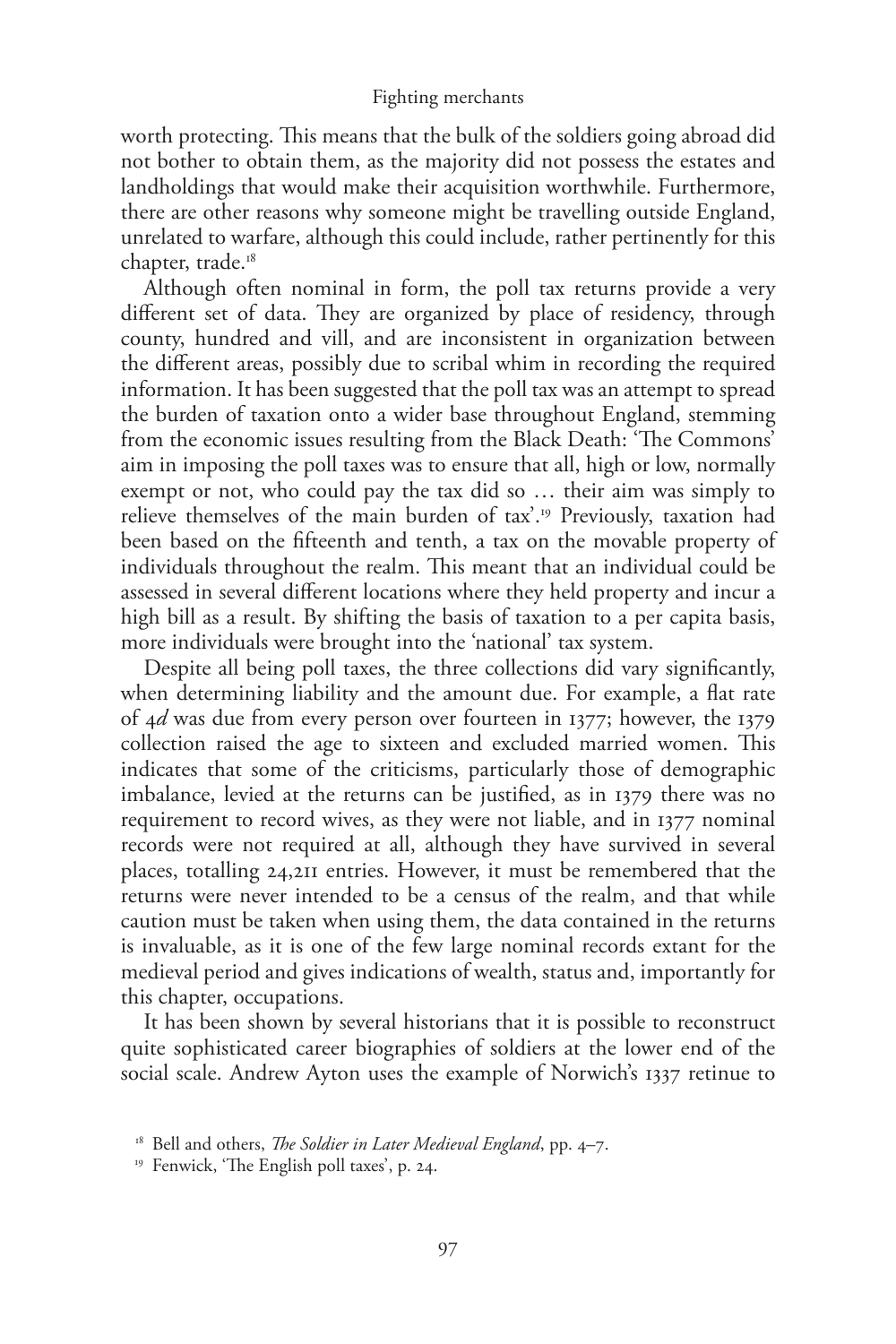Gascony to demonstrate how men can be traced. He identifies up to a dozen men who were veterans of the Scottish wars, and a few who had fought in the War of St. Sardos.<sup>20</sup> It is even possible to outline the careers of individual archers, as Simpkin does in his biography of Robert de Fishlake. This is however an exceptional circumstance, where the individual in question had given a lengthy testimony in the Hastings/Grey court of chivalry case. In his testimony Fishlake asserts that he has served in Scotland and France, as well as in the Mediterranean and Jerusalem. It is not possible to confirm all of this service, particularly in the Latin east, as this lay outside the purview of the exchequer. However it is possible to conirm some of his service, the earliest of which is Fishlake's participation in the earl of Buckingham's 1380 expedition to Brittany.<sup>21</sup> For most archers however, the surviving evidence is not so complete, and this is where the prosopographical approach can be used.

These examples show that career reconstructions can be attempted, and that nominal linkage of records can be used to great efect. Despite this, however, it is clear that there is an evidentiary issue regarding the identification of individual persons and tracing careers. The gaps in the evidence base are a further hindrance, aggravated by the relatively low social status of the men in question. Therefore a certain number of assumptions must be made, and applied to the data gathered in the form of probabilities. However, many of these issues have been considered in depth before, and careful analysis can render informative and relevant conclusions.

he establishment of data criteria enables such studies to join together various nominal records. Similar processes have already been applied in other works.<sup>22</sup> The first piece of information to be considered is the name. Spellings of both irst and last names can vary greatly. However, by considering the phonetics of the name matches can be made. For example, John Smyth and John Smith are phonetically similar. Therefore, these spellings could also be considered the same man for the purposes of this research. Secondly, the chronological range of the campaigns will be considered. Here it is difficult to set an exact rule; instead a range of probabilities will be considered, and

<sup>20</sup> A. Ayton, 'Edward III and the English aristocracy at the beginning of the Hundred Years War', in *Harlaxton Medieval Studies*, ed. M. Strickland (Stamford, Calif., 1998), pp. 173–206.

<sup>&</sup>lt;sup>21</sup> D. Simpkin, 'Robert de Fishlake: soldier profile', *The Soldier in Later Medieval England Database* <http://www.medievalsoldier.org/February2008.php> [accessed 9 Sept. 2010]; TNA: PRO, E 101/39/9, m. 5d, listed as Robert Fysshlake.

<sup>&</sup>lt;sup>22</sup> See several of the tables in Bell and others, *The Soldier in Late Medieval England*: table 24 on p. 190 is an especially good example of how the spelling and status of individuals could change between campaigns.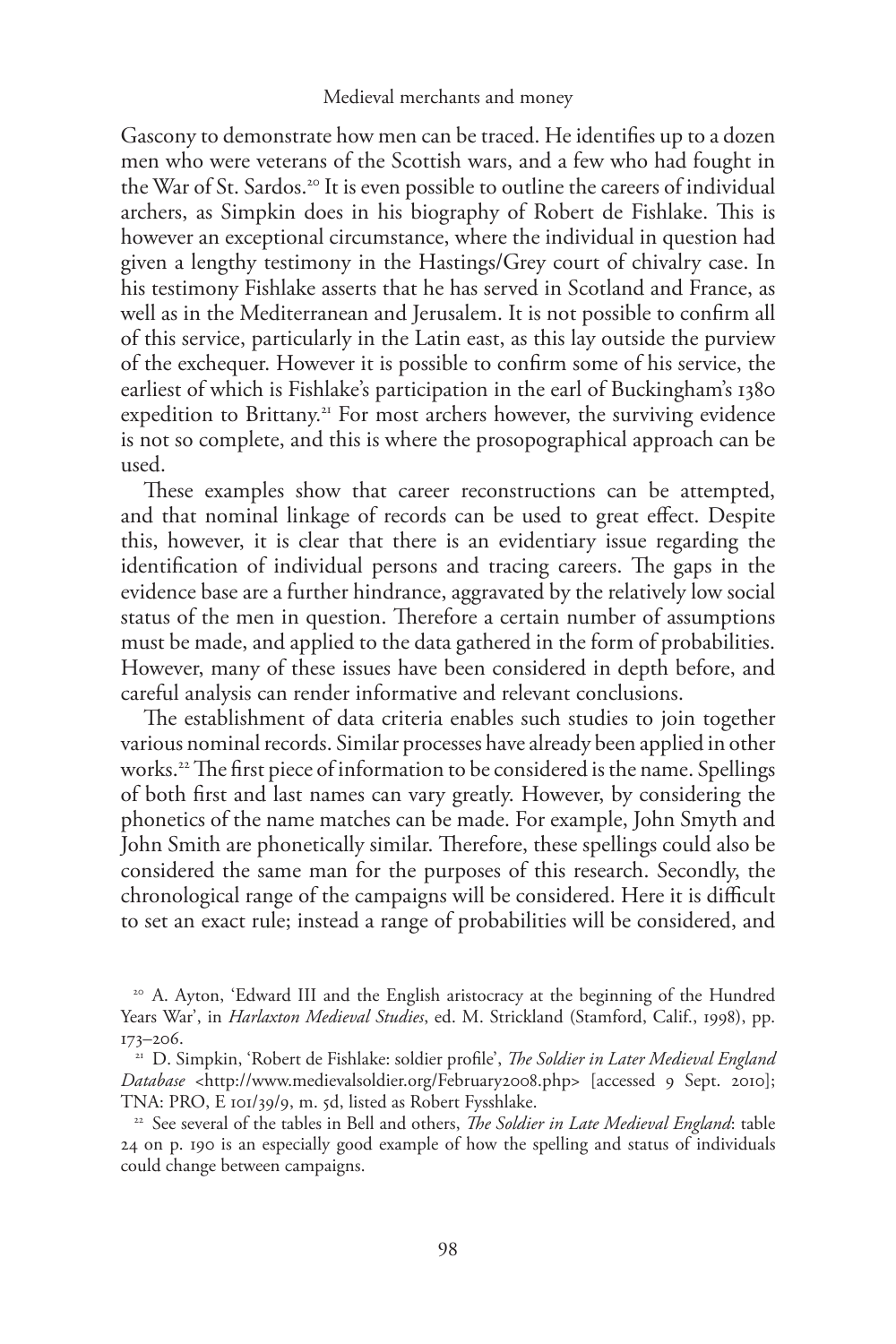the further apart names appear in the records, the less likely it is to be the same individual. Of course certain names will occur more frequently in the records, which decreases their potential usefulness. In contrast, repeat occurrences of less common names provide stronger nominal links between data points.<sup>23</sup> The example above of John Smyth/Smith is not a strong association, whereas a more unusual name, such as William Somerton/ Somertom would be. A final check that must be made is the rank that each man holds in each muster. It would be unusual for a man serving as an archer to have served previously as a man‑at‑arms. Such a move would be an efective demotion. However, though rare it was not unheard of for a man to move downwards in this manner, possibly to take advantage of a favourable military posting.<sup>24</sup> There is more evidence for promotions, and it appears that it was not uncommon for archers and men-at-arms to be drawn from the same families. Indeed, archers' social status was not clear cut, and there were many Cheshire archers whose social standing in the county was comparable to that of men-at-arms.<sup>25</sup> Therefore, a great deal of latitude must be given for changes in military status when linking the nominal records, both military and civilian. By using the criteria in this way, some probability groups can be established, with those identifications most likely to be correct separated from the least likely.

his nominal linkage approach can be used further by linking the military data to civilian taxation. This requires the use of other sources to effectively join the two, in this case the landholdings of retinue captains. Although the indenture system had encouraged men from outside the highest strata of society to lead retinues, on the whole captains were still men of property and estate and can be viewed as 'gentleman careerists' rather than as a fully professional soldiery.<sup>26</sup> This means that records of where they held land are extant and can be traced in, for example, the inquisitions post-mortem. By identifying the vills in the poll taxes as lands which can be associated with retinue captains a link between the two data sets can be established. Although this is of more direct use when considering patterns of service and obligations, it does indicate that there is a strong reason to compare the two sets.

<sup>&</sup>lt;sup>23</sup> Bell and others, *The Soldier in Later Medieval England*, cite several examples, including one Peter Toron, who served as an archer in 1372 and a man‑at‑arms in 1377, whose surname is very unusual (p. 145).

<sup>&</sup>lt;sup>24</sup> Bell and others, *The Soldier in Later Medieval England*, p. 148.

<sup>25</sup> P. Morgan, *War and Society in Medieval Cheshire* (Manchester, 1987), p. 109.

<sup>&</sup>lt;sup>26</sup> A. Ayton, 'Military service and the dynamics of recruitment in fourteenth-century England', in *he Soldier Experience in the Fourteenth Century*, ed. A. Bell, A. Curry, A. Chapman, A. King and D. Simpkin (Woodbridge, 2011), pp. 9–60.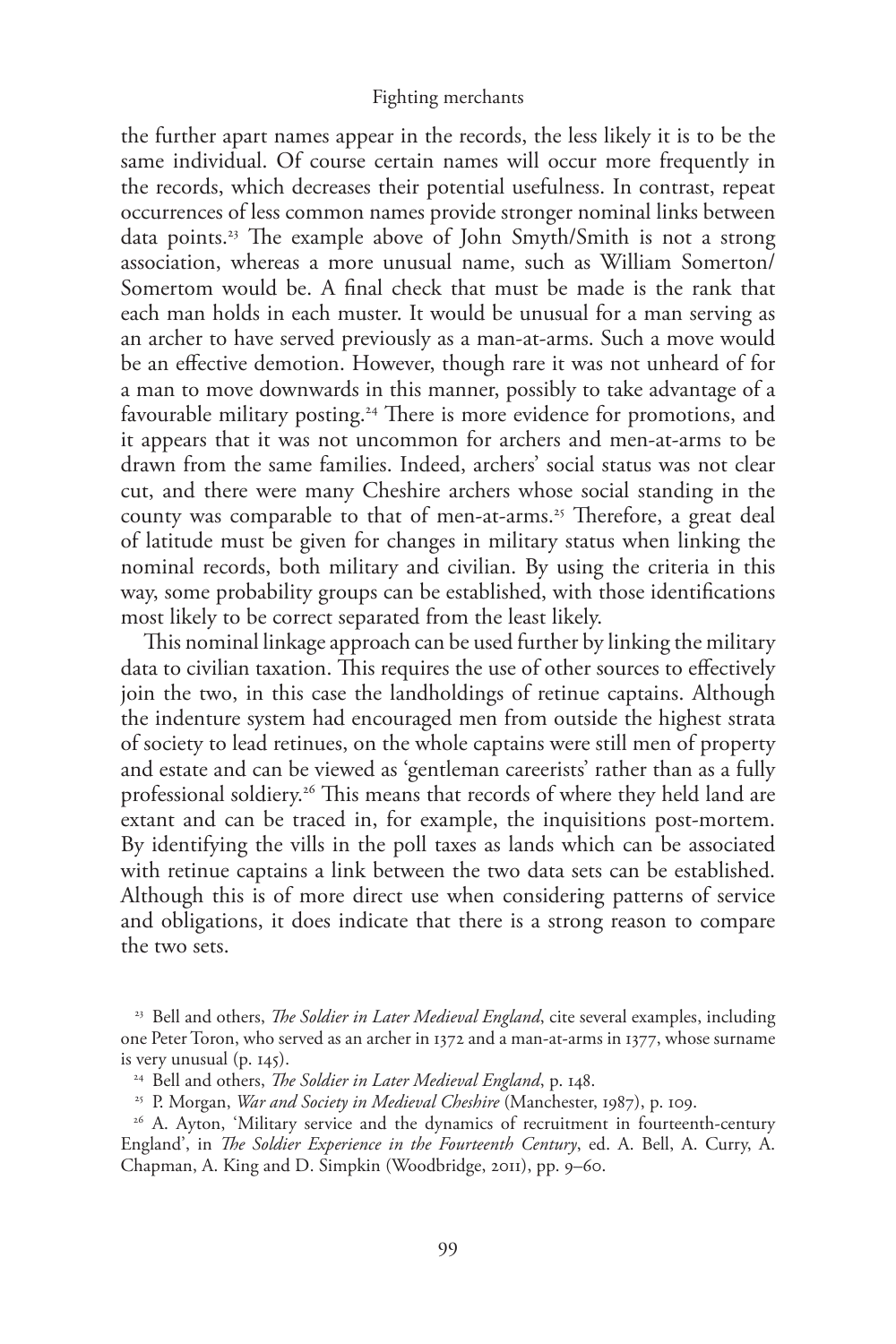As previously mentioned, the language of the documents, particularly spelling, needs to be considered. Translation and grammar do not pose a problem, as the majority of the evidence is taken from documents in list form. However, medieval spelling could be problematic, especially when undertaking nominal record linkage. An example of this can be found via the medieval soldier online database for the records from the 1387 naval expedition under the command of the earl of Arundel. Here there are two documents,  $E \text{ 101/40/33}$ , a retinue list written prior to the official muster and E 101/40/34, which is the actual muster itself. This therefore makes it highly probable that two men with the same name were the same person. In the first document there is an archer 'Nicholas Scherley' listed in the retinue of Sir homas Trivet, who appears in the muster as 'Nicholas Sherley' again in Trivet's retinue, indicating how a nominal form could change depending upon the scribe who recorded it.<sup>27</sup> It is common for men's names to change form due to a variety of factors, including scribal whim and style. Phonetic influences are also apparent and can be clearly seen in the Welsh names recorded in musters. For example, patronymic names where 'ap' or 'ab' have been used could be conjoined to the following name giving us 'such scribal delights as "aptharadur"'.<sup>28</sup> Furthermore, the same name may appear in several forms, although commonly a scribe would only use one option throughout a document. For example, the forename Ieuan can be variably rendered as John, Jenkyn, Johannes and Yeuan.<sup>29</sup> It is also possible that the men had described themselves diferently and that the toponymic, patronymic and occupational surnames given in one document could be recorded diferently in another.

Before analysing the relationship between merchants and the military, the definition of a merchant must first be considered. Rather than limiting the definition to a strict set of individuals, merchants in the context of this chapter will be those engaged in mercantile activity, selling and buying either as generalists, such as grocers, or as specialists such as fishmongers. Of course, most occupations would have a trade element, whether for cash or in kind. However, in this chapter the focus will be on those whose occupations suggest involvement with secondary mercantile activity, rather than relying on their own produce for trade. The datasets gathered provide a myriad of different descriptions that fall within this definition, and Table 5.1 shows a sample of the various descriptions extracted from the letters of protection and poll taxes, grouped by standardized category. The samples drawn from

<sup>27</sup> TNA: PRO, E 101/40/33, m. 7d; E 101/34, m. 11.

<sup>&</sup>lt;sup>28</sup> A. Chapman, 'The Welsh soldier, 1283–1422' (unpublished University of Southampton PhD thesis, 2009), p. 262.

<sup>&</sup>lt;sup>29</sup> Chapman, 'The Welsh soldier', p. 263.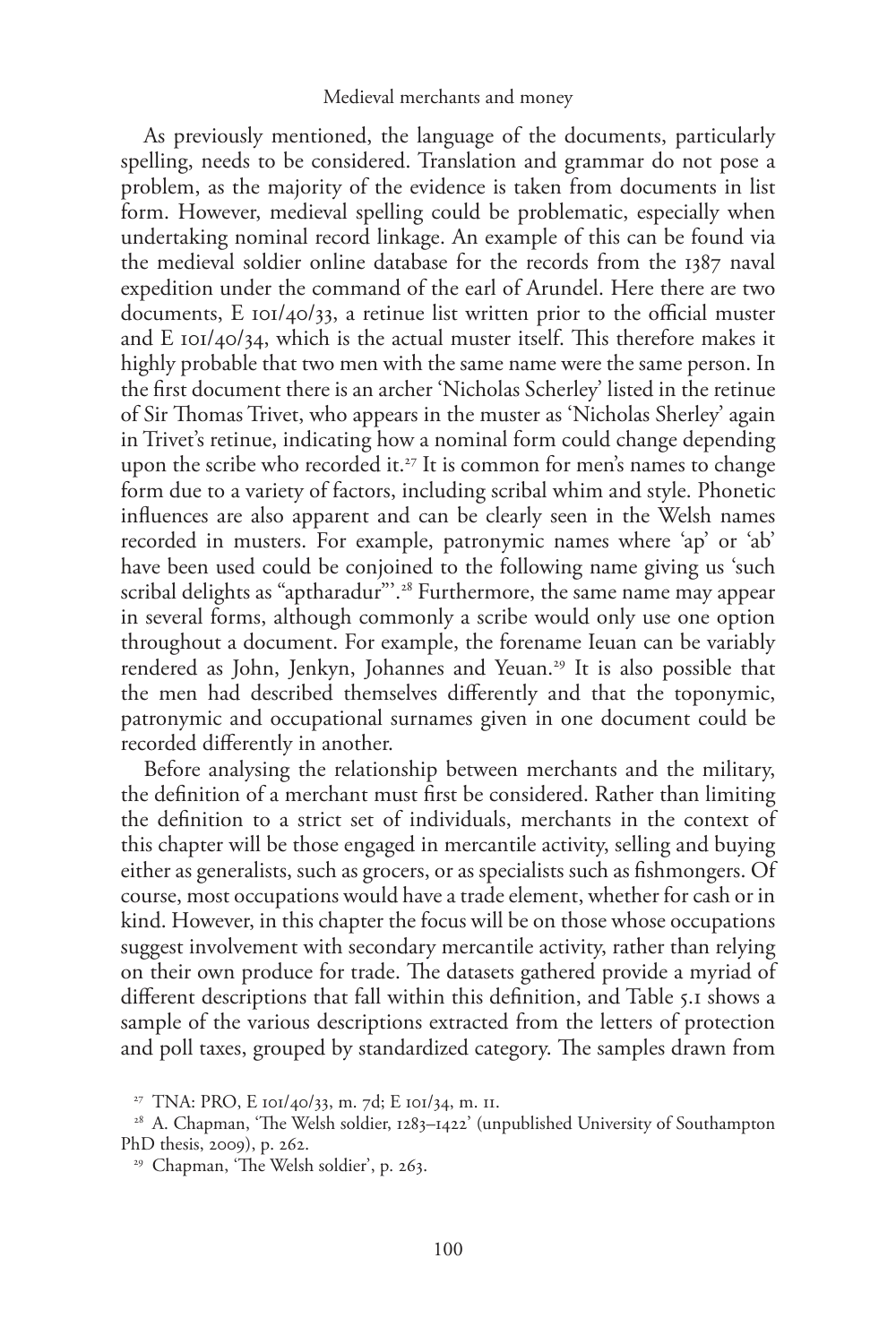| Carter     | carter                 | lynmour          |              |                        |
|------------|------------------------|------------------|--------------|------------------------|
| Chandler   | chandler               | tallow chandler  |              |                        |
| Chapman    | chap'                  | chapmon          | chepmon      | schipman               |
| Dealer     | upholder               | spice dealer     | horse dealer | scyunmong              |
| Grocer     | $\text{groc}^{\prime}$ | grac'            | grossarius   |                        |
| Huckster   | hocst'                 | hoxstere         | hukester     | hockester <sup>2</sup> |
| Merchant   | mercer                 | mercator         | vintner      | grain merchant         |
| Peddler    | caster                 | catour           | pedder'      |                        |
| Salter     | salt <sup>'</sup>      | saltweller       | saltere      |                        |
| Seller     | woolmonger             | parchment seller | rypyer       | lethyrseller           |
| Skinner    | pelipar'               | skynnar          | pelliper'    | pelt <sup>'</sup>      |
| Trader     | craft trader           | trader           | wool trader  |                        |
| Victualler | vitaler                | vytiler          | vituler      | vitailer               |

Table 5.1. Sample of standardized mercantile occupations

the two datasets are then enumerated in Table 5.2, broken down by the standardized categories.

The letters of protection and appointments of attorney contained in the medieval soldier database have commonly been used in conjunction with muster rolls as part of the career reconstructions of individual soldiers, including military service where no musters have survived.<sup>30</sup> Where a muster does not survive, we have to use our judgement, and sometimes the specific wording of the legal instrument, to decide whether the letters of protection or appointments of attorney are linked to intended military service. For instance, a well-known example of this is Geoffrey Chaucer, who despite not appearing in any extant muster roll appears to have taken out letters of protection in 1372<sup>31</sup> and 1377<sup>32</sup> for travel overseas to France, and in  $1387$ , specifically for service in the Calais garrison.<sup>33</sup> In the protections and attorney data there are 25,495 entries, of which 2,912 mention an occupation. If all descriptions that appear to have mercantile connections, including merchant, mercer, vintner, victualler, grocer, etc. are counted, a

<sup>&</sup>lt;sup>30</sup> See the chapter on 'The men-at-arms', in Bell and others, *The Soldier in Later Medieval England*, pp. 95–130.

<sup>&</sup>lt;sup>31</sup> TNA: PRO, C 76/55, m. 9.

<sup>32</sup> TNA: PRO, C 76/60, mm. 5, 7.

<sup>33</sup> TNA: PRO, C 76/72, m. 27.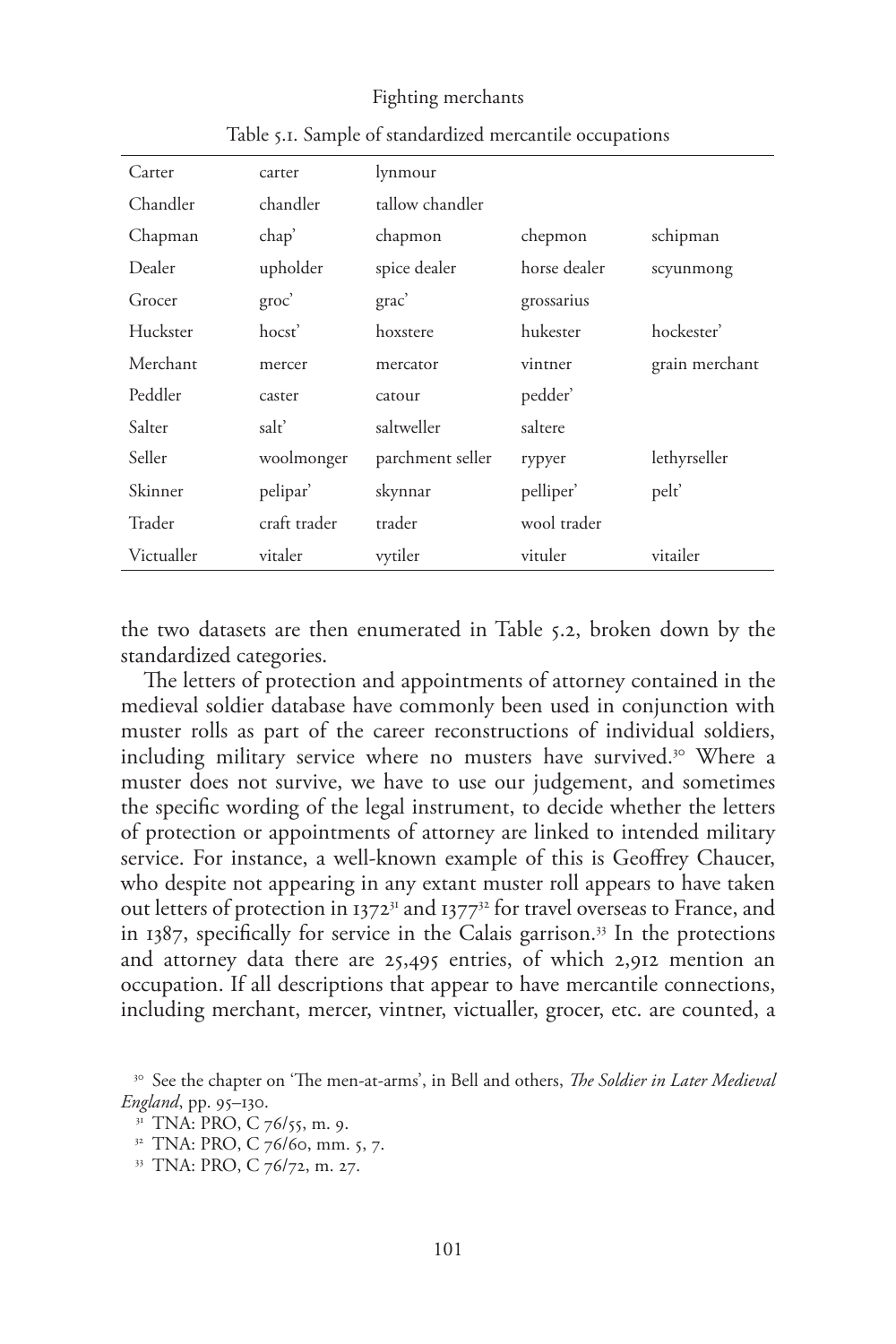| Occupation   | Poll Tax       | Protections    |
|--------------|----------------|----------------|
| Carter       | 65             | 3              |
| Chandler     | $\overline{2}$ | 18             |
| Chapman      | 145            | 22             |
| Dealer       | 58             | 30             |
| Grocer       | 13             | 91             |
| Huckster     | 39             | $\overline{0}$ |
| Merchant     | 966            | 487            |
| Peddler      | 64             | $\overline{2}$ |
| Salter       | 19             | 7              |
| Seller       | 84             | 36             |
| Skinner      | 115            | 64             |
| Trader       | 24             | $\overline{0}$ |
| Victualler   | 60             | 23             |
| <b>Total</b> | 1,654          | 783            |

#### Table 5.2. Trading occupations breakdown

sample of 783 men is formed. From this there are only six who are described as both a soldier and some other kind of occupation. The earliest of these, homas Roo, is described as a soldier and victualler to the Sangette garrison in 1390.<sup>34</sup> Interestingly, a few years earlier in 1387 there is a Thomas Roo described as a grocer in the Calais garrison;<sup>35</sup> therefore potentially the same individual was engaged in supplying English soldiers in a mercantile capacity. There is possibly some career overlap between this man and Sir homas Roos, who appears many times in the protections between 1369 and 1381. However, it would appear that these were separate men, as Sir homas died in 1383. Furthermore, it would be unusual for documents to disregard established titles previously cited, such as Sir Thomas's knighthood that is noted in protections as early as 1369<sup>36</sup> but not on the victualler/grocers' protections from eighteen years later.

There are further examples of merchants acting in a military context. The London mercer John Gourneye was issued with a protection for service with Sir Thomas Swinburne at Roxburgh castle in 1386 for one year.<sup>37</sup> Interestingly

<sup>34</sup> TNA: PRO, C 76/74, m 3.

<sup>35</sup> TNA: PRO, C 76/71, m. 51.

<sup>36</sup> TNA: PRO, C 76/52, m. 15.

<sup>37</sup> TNA: PRO, C 71/66, m. 8.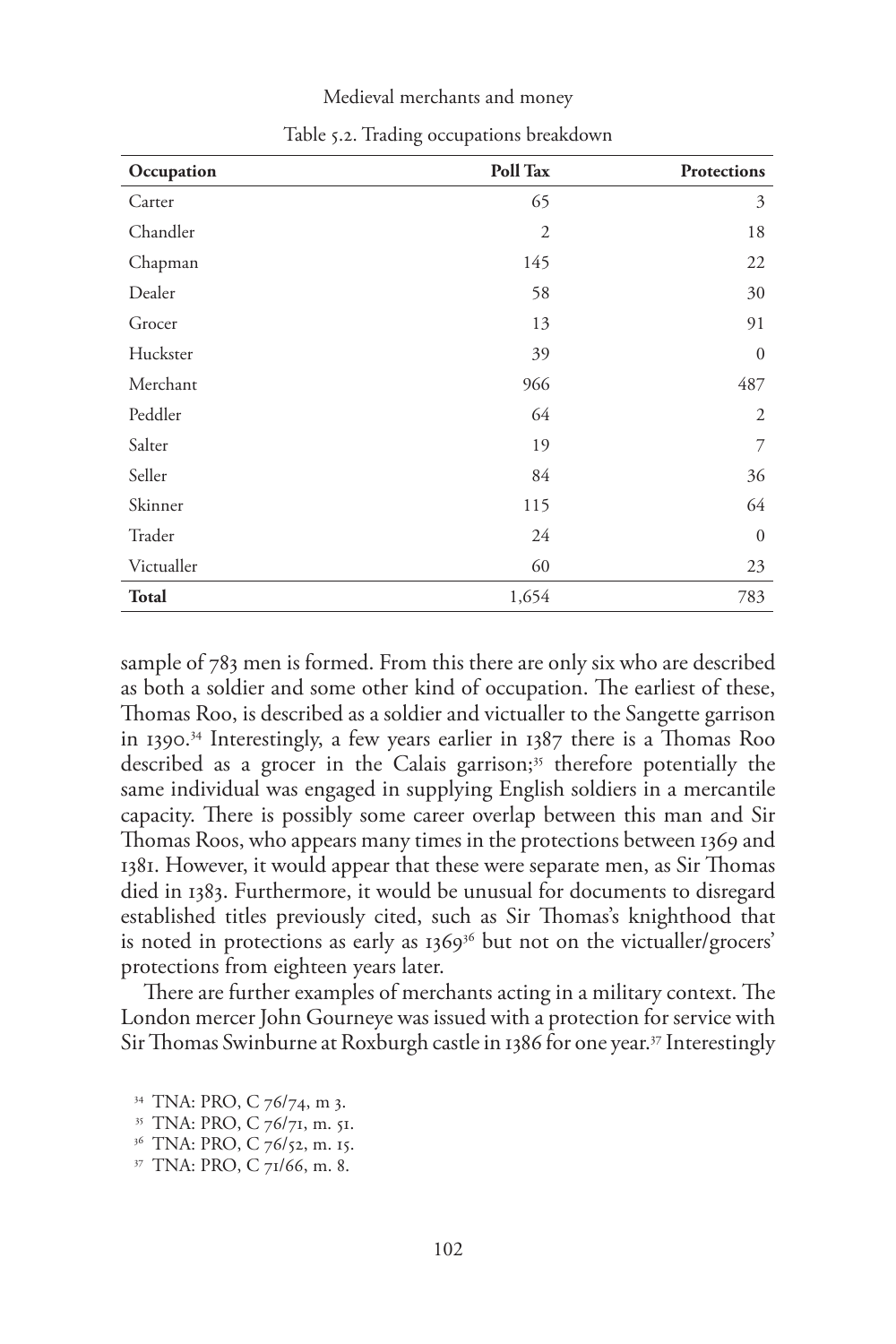this overlaps exactly with a protection for service at Berwick castle under Sir Thomas Talbot.<sup>38</sup> Clearly he cannot have been serving in both garrisons at the same time and the fact that both protections were issued on the same day makes it unlikely that two separate men were involved. Instead, although the protection does not explicitly state as much, it appears that John Gourneye was involved in the supply of both of the garrisons rather than service as a soldier.

The links between the Calais garrison and the merchant community may have been especially close, and the links between mercantile activity and a military garrison can be seen explicitly here. On 27 September 1391 homas Coteler, merchant of London, was issued a protection for one year and explicitly described as a 'victualler of the castle'.<sup>39</sup> This protection was renewed on 13 October 1392, with Thomas Coteler again described as 'victualler of the castle', and his place of origin noted as London.<sup>40</sup> This second protection was allowed to lapse, and Thomas Coteler appears to have left Calais until 6 January 1394, when he again takes a protection as 'victualler of the town' of Calais for one year, on this occasion described as a citizen of London and grocer.<sup>41</sup> This case highlights several points of note. Firstly, our definition of merchants must be sufficiently flexible to account for variations in language employed when drawing up these documents. Here Thomas Coteler is described separately as a 'merchant' and a 'grocer', indicating that merchant appears to cover a broad range of trades that can be considered mercantile. Secondly, this series of protections indicates that there was a consistent efort on the part of private individuals to supply Calais, i.e. merchants acting in a military context. Of the 3,191 protections connected to Calais, 162 have a mercantile connection, representing 139 different names. Of these, forty-eight men also appear in the muster rolls, suggesting that more than a quarter engaged in direct military service at least once. There are some interesting cases of merchants involved with Calais also appearing to serve as soldiers. For example, Adam de Bury of London, who is described as a 'merchant' in his protection for travel to Calais in 1369<sup>42</sup> and again in his 1373 protection,<sup>43</sup> may be the same man who engaged in military service with Sir William Neville in 1374.<sup>44</sup> If this is the case it

- <sup>38</sup> TNA: PRO, C 71/66, m. 8.
- <sup>39</sup> TNA: PRO, C 76/76, m. 15.
- <sup>40</sup> TNA: PRO, C 76/77, m. 10.
- <sup>41</sup> TNA: PRO, C 76/78, m. 12.
- <sup>42</sup> TNA: PRO, C 76/52, m. 21.

 $43$  TNA: PRO, C  $76/56$ , m. 23. This protection explicitly describes him as a citizen of London, rather than just noting his place of origin.

44 TNA: PRO, E 101/33/16, m. 1.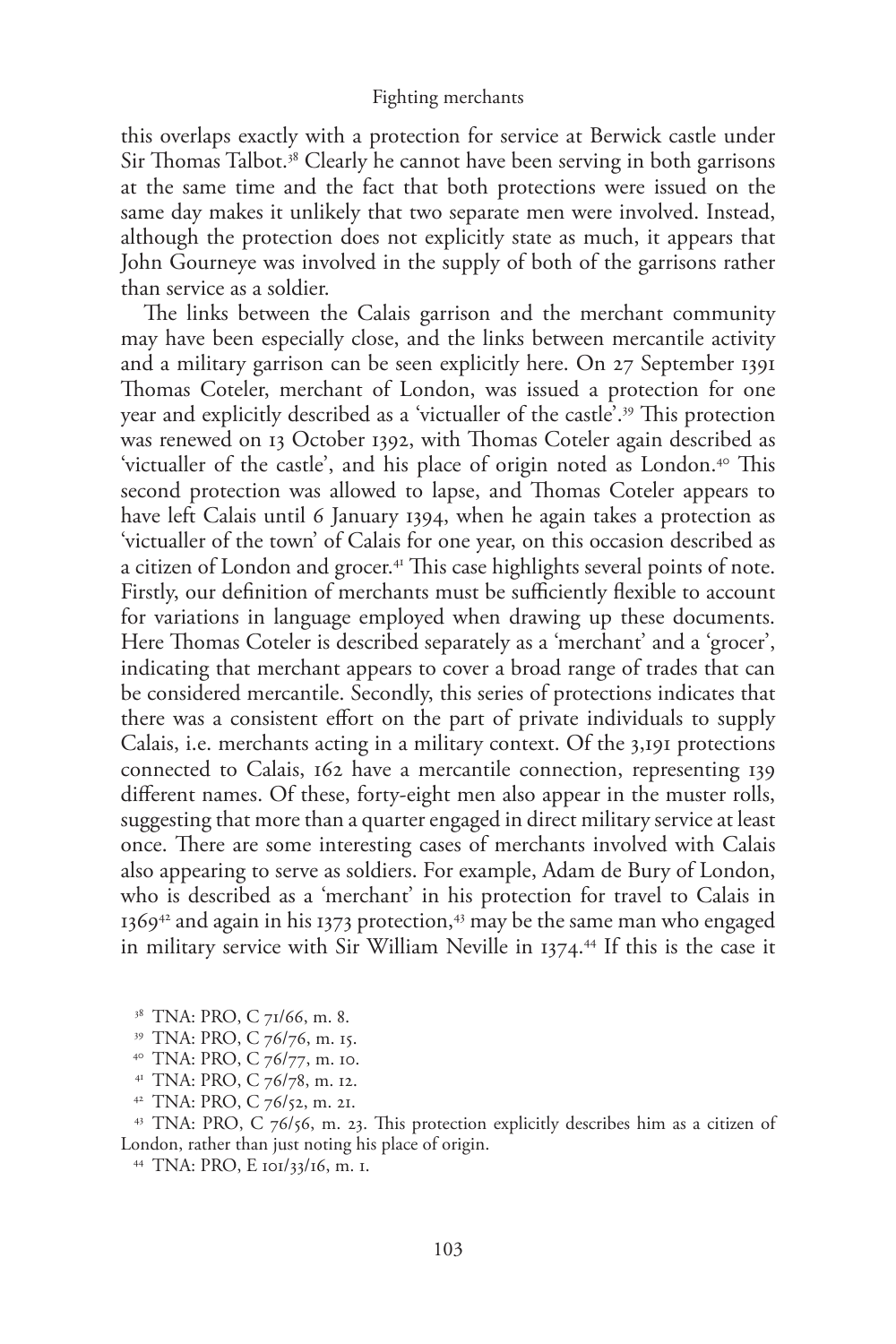is apparent that his mercantile activities took precedence over the military as he took out a total of five protections, with no corresponding military activity.<sup>45</sup> These mercantile activities appear to have been somewhat suspect as Adam de Bury was impeached in the Good Parliament of 1376 for various malpractices connected with the trade of London and Calais, although he was later pardoned for these offences on 20 April 1377.<sup>46</sup> In the case of John Michel, it appears that no military service was undertaken at all. He took six protections in the period between 16 January 1383 and 15 November 1390, and is described in the first as a mercer, and the remaining five as a vintner.<sup>47</sup> However, although his captain is included in the details of each protection, this does not seem to have been a direct military connection, as the captain is Roger Walden, the treasurer of Calais, rather than a retinue leader. It should also be noted that in all of these examples the merchants are listed as originating in London, often being described as citizens of the city. he connection between London and Calais during this period appears to have been strong, mostly due to the heavy cross-Channel trade. This link is supported by the analysis of the protections, as ninety-seven (60 per cent) of the 162 protections taken out are explicitly linked to London, with a further twenty‑nine of unknown origin, and one from Calais itself. Only thirty-five (22 per cent) can be shown to originate from other locations.

The case of Thomas Coteler provides a further example of a mercantilemilitary link. His description as 'victualler of the castle/town' makes the link between the merchant and military supply explicit, as victualler appears to be a used expressly in connection with the supply of castles. This is supported by its use throughout the protections, either as an occupational designation, or as a part of the description of the terms of the protection. An example of this latter category is Richard Loxlee, who took a one-year protection from 30 May 1402 for Guines castle, for the victualling of the castle, despite his occupation being given as a grocer.<sup>48</sup> In total there are fifty-five protections that refer to a victualler (Table  $5.3$ ).

It would appear then that the term 'victualler' was used in a distinct manner by the clerks drawing up these documents: one that connected the mercantile to the military. A majority of the extant 'victualler' protections are from the fifteenth century, a logical pattern probably influenced by the increased permanency of the English military presence in France following

<sup>45</sup> TNA: PRO, C 76/53, m. 26; C 76/54, m. 16, and C 76/55, m. 42.

<sup>46</sup> *Rotuli parliamentorum ut et petitiones et placita in parliamento*, ed. J. Strachey and others (6 vols., 1767–77), ii. 330; *CPR 1374–1377*, p. 453.

<sup>&</sup>lt;sup>47</sup> TNA: PRO, C 76/76, m. 18; C 76/72, m.25; C 76/73, m. 17, and C 76/74, m. 24; also *CPR 1389–1392*, p. 26.

<sup>48</sup> TNA: PRO, C 76/86, m. 4.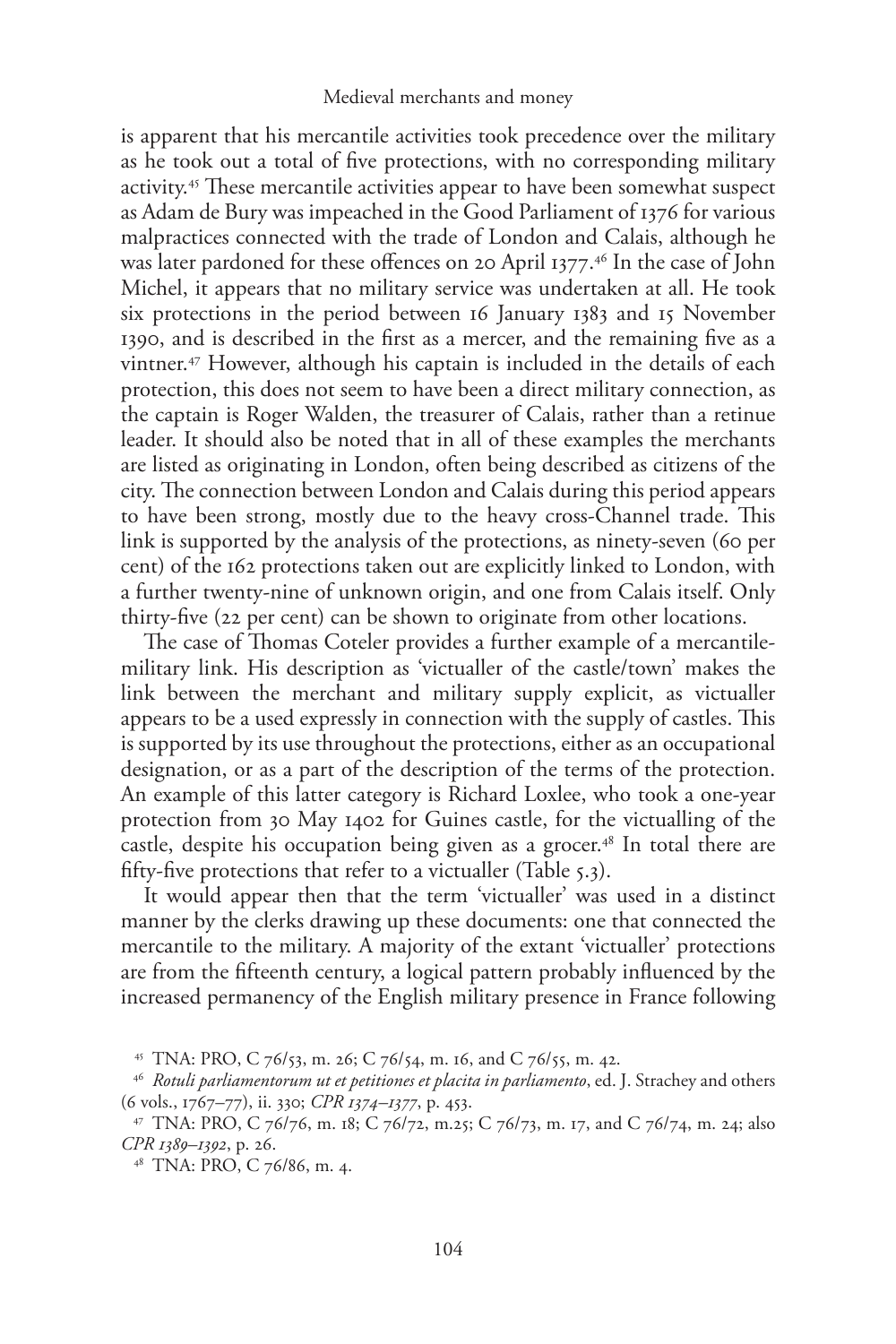|                | Specific castle<br>named | Non-specific | Number appearing<br>in musters |  |
|----------------|--------------------------|--------------|--------------------------------|--|
| As occupation  | 18                       |              | 10                             |  |
| In description | 12                       | 20           |                                |  |
| <b>Total</b>   | 30                       | 25           |                                |  |

#### Table 5.3. Appearance of 'victualler' in protections

| Service type  | Muster sample |       | <b>Mercantile protection</b><br>sample |     |
|---------------|---------------|-------|----------------------------------------|-----|
| Expeditionary | 2,637         | 16%   | 10                                     | 5%  |
| Garrison      | 1,631         | 10%   | 6                                      | 3%  |
| Standing army | 3,891         | 24%   | 34                                     | 18% |
| Escort        | $\mathbf{0}$  | $0\%$ | $\overline{0}$                         | 0%  |
| Unknown       | 1,492         | 9%    | 13                                     | 7%  |
| Naval         | 6,616         | 41%   | 122                                    | 66% |
| <b>Total</b>  | 16,267        |       | 185                                    |     |

#### Table 5.4. Mercantile military service

the invasion of Normandy in 1417. There is a slight predominance of those who were described as victuallers, but noted as having a diferent occupation; however, despite this, the occupational victuallers have a proportionally higher rate of military service, suggesting that those described as victuallers had a closer connection to the military. The term only appears on a minority of the surviving protections; however, its use does support the idea of private mercantile enterprise supporting the military, which in itself was partially based around private enterprise.

he relationship between merchants and the military also continued into military service, with merchants appearing as soldiers throughout the later fourteenth century. However, when the men described as merchants in letters of protection or appointments of attorney served as soldiers, it appears that they demonstrated some differences to their non-merchant colleagues. Extracting a sample of the mercantile protections granted in the 1380s produces a sample of 185 men who can be compared to the service records in the muster rolls (Table 5.4). By limiting the muster sample to the same decade as the protection samples, the strength of the nominal linkage is greater than if a larger sample of muster records were used. The muster sample contains 16,267 entries, of which 6,616 or 41 per cent are considered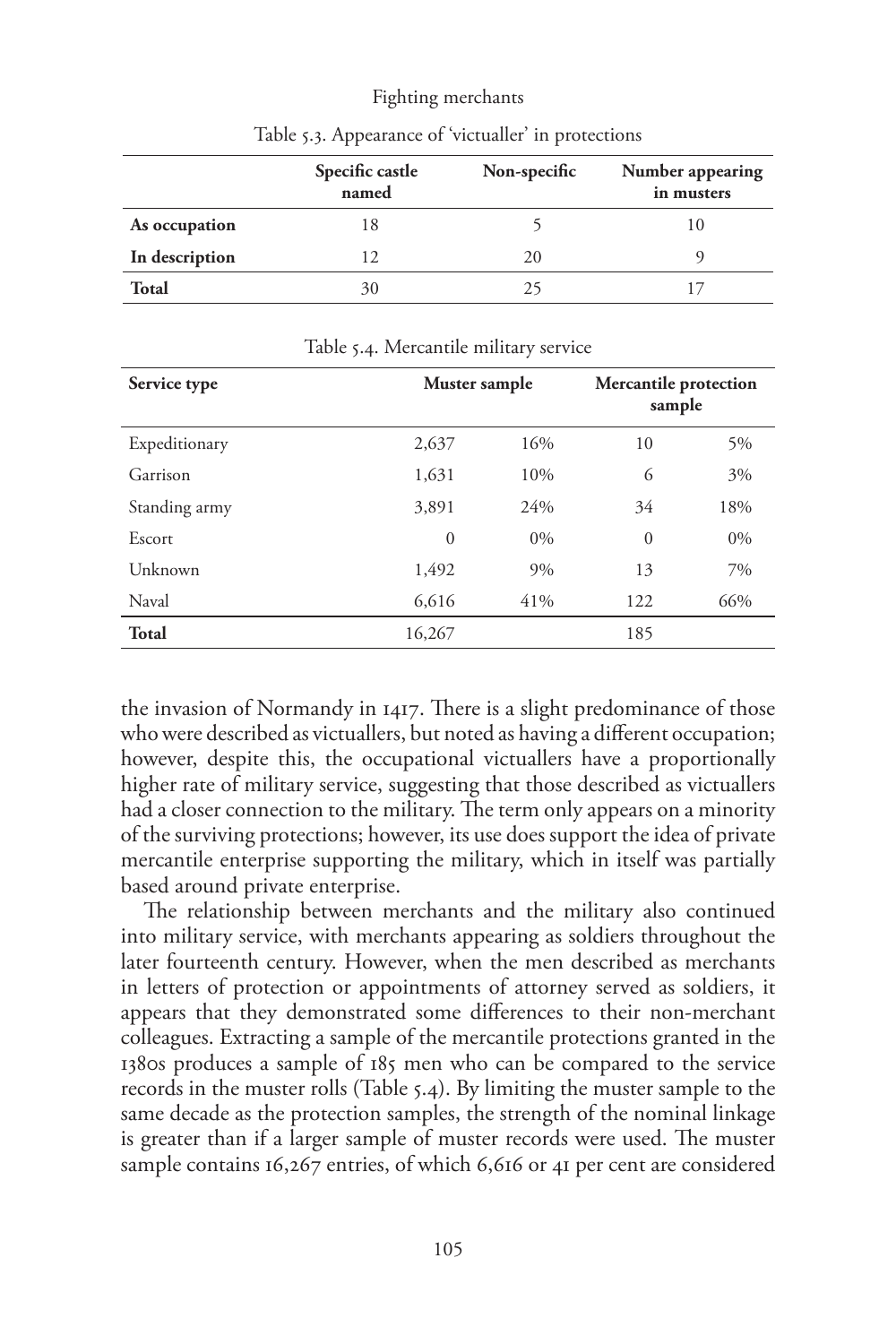to be naval, i.e. those campaigns where soldiers were operating from ships rather than just being transported. However, when the mercantile protection sample is compared to the muster rolls, the percentage engaged in naval expeditions is noticeably higher at 66 per cent.

his preference for naval activity has come primarily at the expense of expeditionary service, which has a diference of 11 per cent between the two samples. Garrison service and service in standing armies also show a noticeable drop in service rates from the muster sample in comparison to the mercantile protections. It is possible that this predominance of naval service across the 1380s has skewed the proportional rates evident in both samples, and it must be noted that only four of the twenty-five musters from this period were in connection with naval service. However, despite this imbalance the large diference of 25 per cent between the muster and protection samples in Table 5.4 is noticeable. It is possible that this increase was the result of close links between the mercantile community and the need to protect water borne trade, or perhaps it was due to the mercantile individuals living in or near ports or other coastal areas, and therefore a higher proportion of men were more comfortable at sea, operating ships.

he poll tax returns discussed above can also provide some insight into mercantile/military overlap. Of the 264,350 people in the poll tax records, only men who can be identiied as mercantile will be required for this chapter, relecting the fact that women were not formally engaged with the military. This provides a sample of 1,566 entries, which can be further subdivided into Section 1, 1,386 names which appear in the poll taxes only once, and Section 2, which comprises sixty-nine names appearing in multiple instances and represents the remaining 173 records. These entries from Section 2 are less useful for considering individual trends as they represent multiple occurrences of the same name, each one representing a distinct individual, a result of the nature of the poll tax being executed on a per capita basis, and not taxing any one person in more than one location. his means that any nominal record linkage will be uncertain and weak. his difers from the muster data, where multiple entries of the same name can be the same person engaging in repeat military service.

It is also worth considering the soldier sample that will be employed in this analysis. This chapter will concentrate on the 33,895 nominal muster records for archers and men‑at‑arms that date to within ten years of the poll taxes. This increases the potential for any nominal linkage to be accurate, as the limited chronology restricts the possibility of a false positive. This sample has been further refined into three tiers, each with different characteristics, to improve the quality of the analysis. Tier 1 comprises the 19,606 soldiers who only appear on one occasion in the musters,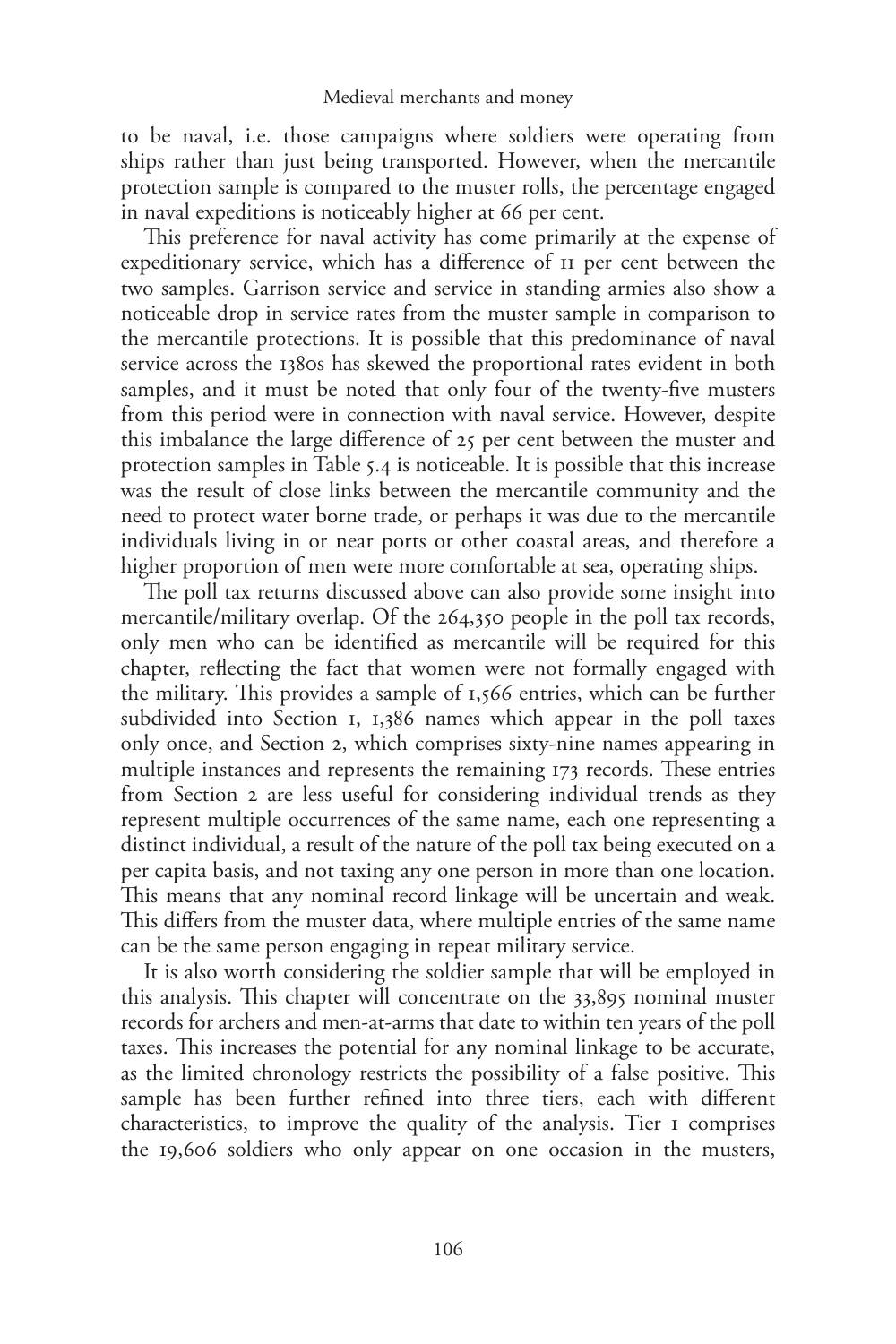and includes 10,450 archers and 9,156 men-at-arms. These names are the easiest to link as they are unique and a match to a poll tax entry has little chance of being incorrect. Tier 2 contains 9,674 individual service entries, covering a total of 3,276 unique names, including 1,873 archers and 1,403 men-at-arms. These are the muster records where a name has appeared on more than one occasion, but in the same year, making it likely that there was more than one individual with that name and therefore making any nominal links between the muster entry and the poll tax weak. The final group, Tier 3, is drawn from the soldiers that appear to have engaged in service on multiple occasions, and have more than one muster entry in their name, but in diferent years, and total 4,600 entries, including 1,015 named archers serving on 2,332 occasions and 1,017 men-at-arms serving on 2,268 occasions. They represent a more professional group of soldiers, and will be considered separately to see if there is any particular overlap between the emerging military professionals and merchants. Separating the diferent types of data extracted from the dataset in this manner enables the diferent nominal links to be grouped by the probability of a link being accurate. A representation of the strength of the nominal linkages between the poll tax sections and the muster tiers is shown in Table 5.5.

|           | Tier 1    | Tier 2      | Tier 3 |
|-----------|-----------|-------------|--------|
| Section 1 | Strong    | Potential   | Good   |
| Section 2 | Potential | <b>Weak</b> | Weak   |

Table 5.5. Nominal linkage probability

hese probability groups highlight not only where the nominal linkage is strongest, but also where the matches between the two datasets is most likely to be significant. For example, it is highly unlikely that the nominal matches between the multiple occurrences of both poll tax and muster names could be considered significant, as it is difficult, if not impossible, to conclude that any pair generated are the same individual. However, the stronger links generated with Section 1 provide more scope for analysis.

he muster sample contains 18,485 service records for archers and 15,344 for men-at-arms, a difference of just under a fifth. This indicates that the percentage of matches made between the two military ranks will be a fifth bigger for the archers, which is relected in the percentage of Section 1 names that are matched to each rank in Table 5.6. This suggests that merchants as a group reflected the socio-economic mixture of the men who formed the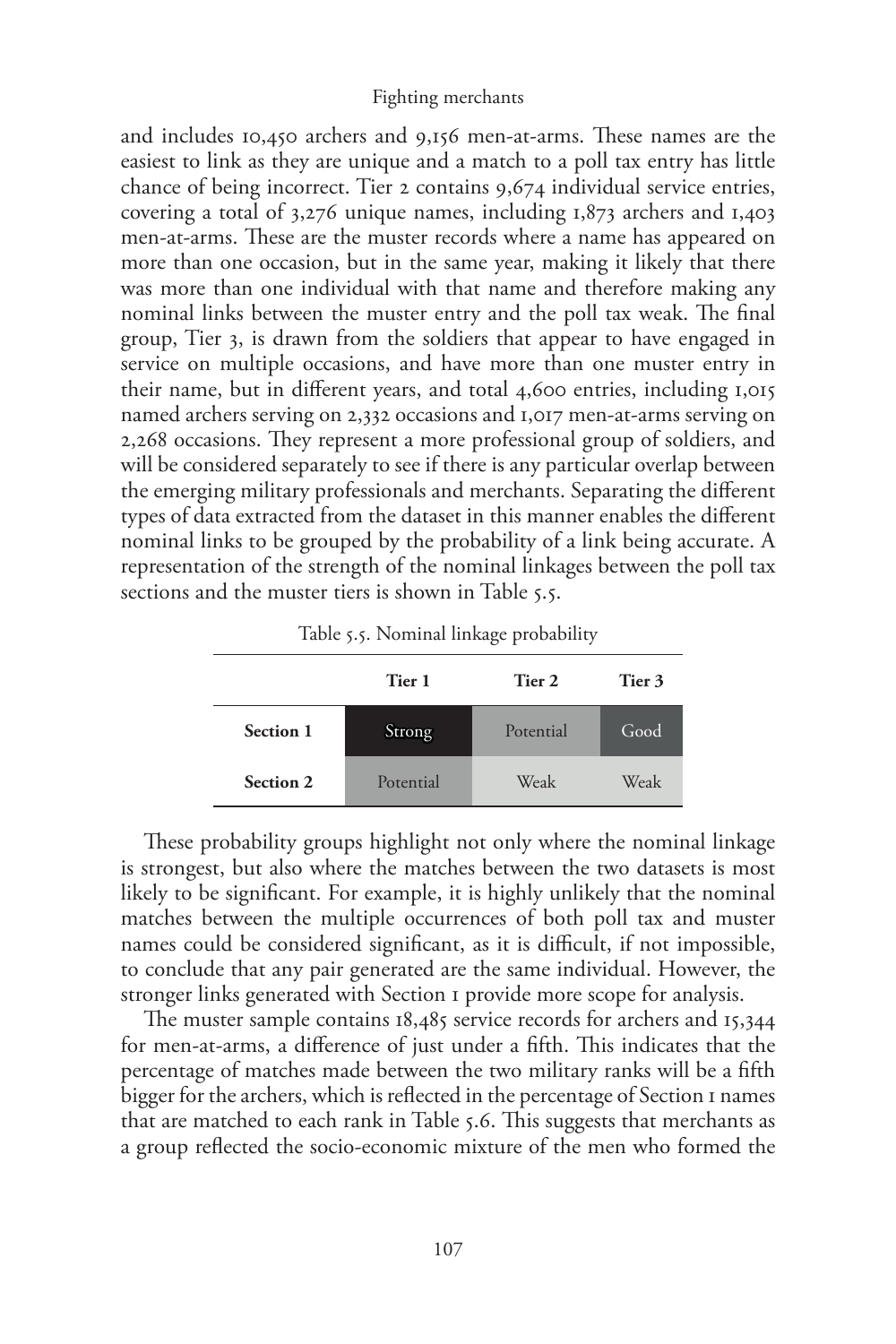|                         | Tier 1  |             |         | Tier 2      |         | Tier 3      |                                       | % section<br>matched |             |
|-------------------------|---------|-------------|---------|-------------|---------|-------------|---------------------------------------|----------------------|-------------|
|                         | Archers | Men-at-arms | Archers | Men-at-arms | Archers | Men-at-arms | mercantile<br>individuals<br>Unmatche | Archers              | Men-at-arms |
| <b>Section</b>          | 66      | 51          | 54      | 29          | 30      | 26          | 1,310                                 | 10%                  | 8%          |
| Section<br>$\mathbf{2}$ | 5       | 7           | 17      | 8           |         | 7           | n/a                                   | n/a                  | n/a         |

Table 5.6. Mercantile poll tax payees appearing in musters

English armies, and that they came from across a range of social strata. However, it does appear that knights were highly unlikely to be described as mercantile, as there are only six occasions where a Section 1 name matches to the name of a knight in the muster rolls, in comparison to 171 matches to the rank of esquire.

Alongside direct evidence of their military service, the poll tax records also provide an opportunity to delve further into the lives of mercantile individuals. As the returns can provide nominal, occupational and economic data for an individual they can provide a picture of the economic status of mercantile individuals. By looking at the levels of tax paid by these merchants in the 1379 and 1381 collections, a snap shot of their economic power can be extracted. These two years were graduated by ability to pay, unlike the flat per capita tax of 1377 and therefore diferences in wealth are apparent. Table 5.7 shows how the diferent occupations within the mercantile group compare with each other, and how the 'merchant' occupation dominates the group, containing the wealthiest individuals having one of the highest average payments, despite having the largest sample size and highest proportions of persons paying the minimum rate of 4*d*. Taken as a whole, the mercantile group compares favourably to other occupational groups and possesses one of the highest levels of economic status of the groups in Table 5.8, with the highest mean and the third highest mode. This indicates that despite not having the richest individuals, which are found in the gentry group, it has strength in depth, and has a large group of wealthy individuals. This reflects the breakdown of service shown in Table 5.6, with a high proportion of mercantile military service being performed as men-at-arms.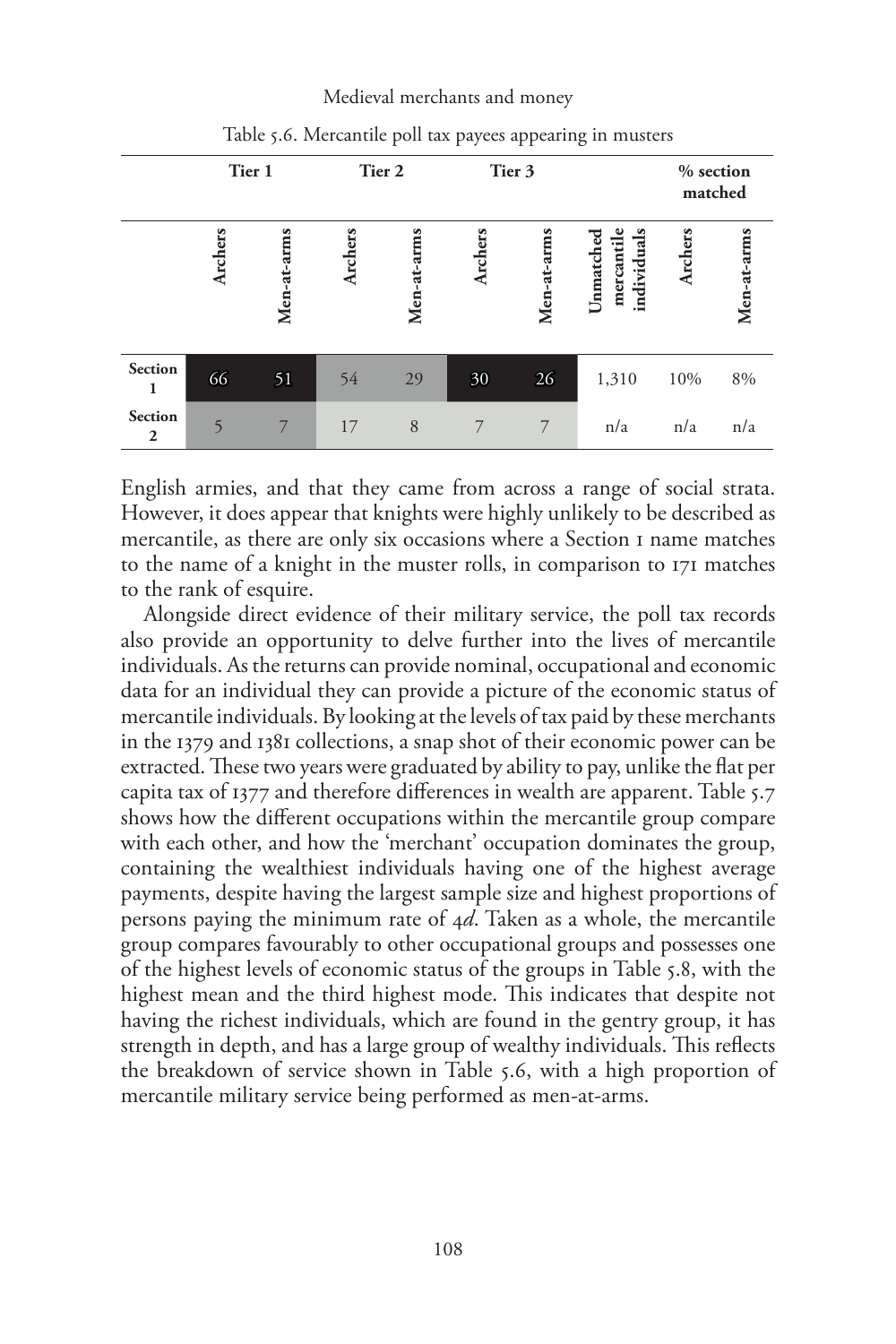|                   |                |     | Range |      | Average | Significance                 |                             |
|-------------------|----------------|-----|-------|------|---------|------------------------------|-----------------------------|
|                   | Count          | Low | High  | Mode | Mean    | <b>Standard</b><br>deviation | Coefficient of<br>variation |
| Carter            | 65             | 4   | 48    | 12   | 8.7     | 8.8                          | 1.01                        |
| Chandler          | $\overline{2}$ | 4   | 12    | n/a  | 9.0     | 4.2                          | 0.47                        |
| Chapman           | 145            | 4   | 80    | 12   | 18.2    | 13.9                         | 0.76                        |
| Dealer            | 58             | 6   | 160   | 6    | 15.7    | 23.5                         | 1.50                        |
| Grocer            | 13             | 4   | 120   | 120  | 37.2    | 51                           | 1.37                        |
| Huckster          | 39             | 4   | 36    | 12   | 10.4    | 6.3                          | 0.61                        |
| Merchant          | 968            | 4   | 242   | 12   | 23.0    | 30.8                         | 1.34                        |
| Peddler           | 64             | 6   | 24    | 12   | 8.5     | 6.4                          | 0.75                        |
| Salter            | 19             | 6   | 30    | 30   | 17.9    | 10.8                         | 0.60                        |
| Seller            | 84             | 4   | 160   | 12   | 14.1    | 26.5                         | 1.88                        |
| Skinner           | 115            | 4   | 40    | 6    | 10.5    | 9.8                          | 0.93                        |
| Trader            | 24             | 3   | 24    | 12   | 10.0    | 7.5                          | 0.75                        |
| Victualler        | 60             | 6   | 96    | 6    | 15.0    | 19                           | 1.27                        |
| Sample<br>average |                | 4.5 | 82.5  | 19.4 | 15.2    | 16.8                         | 1.10                        |

Table 5.7. Pence paid by mercantile occupations in poll tax

his link between economic standing and military status can be developed by breaking down the merchant category further. The 1379 poll tax schedule of charges speciied diferent rates depending on the status of the merchant, dividing them into greater, paying 160*d* or more, sufficient, paying between 160*d* and 40*d*, and lesser, paying 40*d* or under. Using these economic criteria, the poll tax merchants, those who are explicitly described as merchants rather than those from mercantile occupations, who come from Section 1 (the uniquely named individuals) will be compared to the muster sample used above, covering the period 1367 to 1391.

he results shown in Table 5.9 are somewhat limited by the variation in sample size. However, it does provide confirmation of the results shown in Table 5.6, with the average match between archers and the merchants of 9 per cent and men‑at‑arms and merchants of 5 per cent.

he poll taxes also enable an analysis of mercantile service by service type, in the same manner as the protections (Table 5.4). By using the two data resources in a similar fashion, where possible, it will improve the certainty of any conclusions drawn and reinforce the evidence of one of the sources.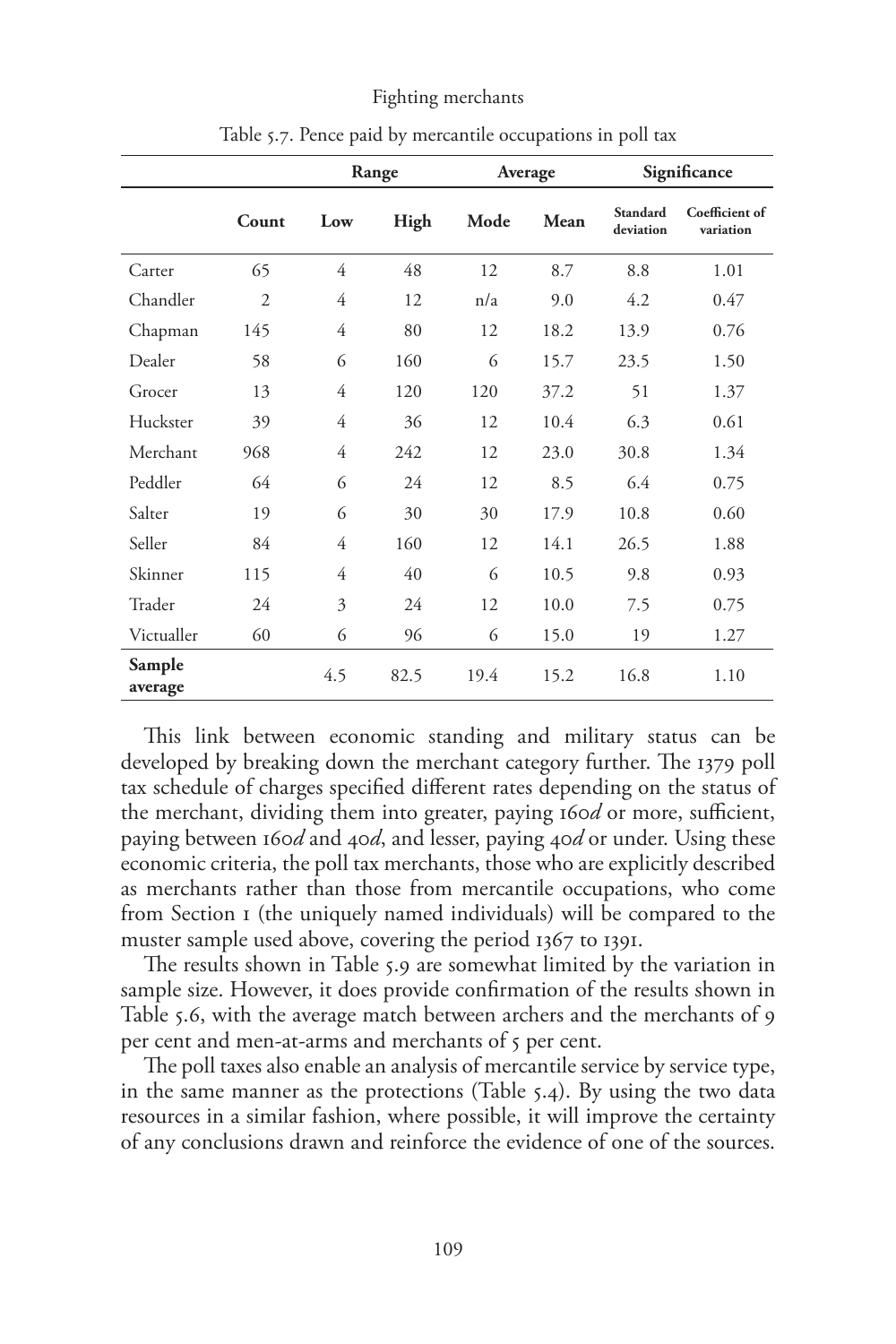|                   |        | Significance<br>Range<br>Average |       |      |      |                              |                             |
|-------------------|--------|----------------------------------|-------|------|------|------------------------------|-----------------------------|
|                   | Count  | Low                              | High  | Mode | Mean | <b>Standard</b><br>deviation | Coefficient<br>of variation |
| agricultural      | 21,065 | 3                                | 144   | 4    | 36.5 | 29.6                         | 0.81                        |
| artisan           | 11,787 | 3                                | 216   | 6    | 55.2 | 55.1                         | 1.00                        |
| ecclesiastic      | 40     | 4                                | 40    | 12   | 13.4 | 13.9                         | 1.04                        |
| gentry            | 824    | 4                                | 480   | 40   | 70   | 85                           | 1.21                        |
| governance        | 426    | 4                                | 120   | 6    | 28.8 | 33.2                         | 1.15                        |
| legal             | 125    | 4                                | 240   | 80   | 44.9 | 55.6                         | 1.24                        |
| maritime          | 594    | 4                                | 80    | 6    | 26.2 | 20.5                         | 0.78                        |
| medical           | 7      | 4                                | 36    | 30   | 17   | 15.7                         | 0.92                        |
| mercantile        | 1,656  | 3                                | 242   | 12   | 71.2 | 63.3                         | 0.89                        |
| other             | 2,774  | 4                                | 240   | 12   | 43.5 | 46.7                         | 1.07                        |
| services          | 516    | 4                                | 108   | 12   | 35.7 | 28.6                         | 0.80                        |
| servile           | 17,217 | 3                                | 144   | 4    | 27.1 | 27.3                         | 1.01                        |
| Sample<br>average |        | 3.7                              | 174.2 | 18.7 | 39.1 | 39.5                         | 1.0                         |

#### Table 5.8. Mercantile occupations vs other occupational groups

| Table <i>y</i> , <i>Wickham mintary</i> fams by tax burden |       |                |             |  |  |  |
|------------------------------------------------------------|-------|----------------|-------------|--|--|--|
|                                                            | Count | <b>Archers</b> | Men-at-arms |  |  |  |
| Greater merchants                                          | 14    |                |             |  |  |  |
| Sufficient merchants                                       | 142   | 19             |             |  |  |  |
| Lesser merchants                                           | 602   | 55.            |             |  |  |  |

Table 5.9. Merchant military ranks by tax burden

he sample of musters used here covers the period 1367–91, within ten years of the poll tax, and this sample breaks down with the same proportions of naval, expeditionary, garrison, standing army, and escort service as the muster sample used for comparison against the protections. The poll tax records do not immediately demonstrate a diference between mercantile and non‑mercantile naval service, unlike the analysis of protections in Table 5.4. However, by investigating a little deeper into the poll tax/muster overlap it is possible to see some distinguishing mercantile features. For example, looking at diferent counties reveals a more detailed picture. It is apparent from Table 5.10 that there is a higher proportion of naval service among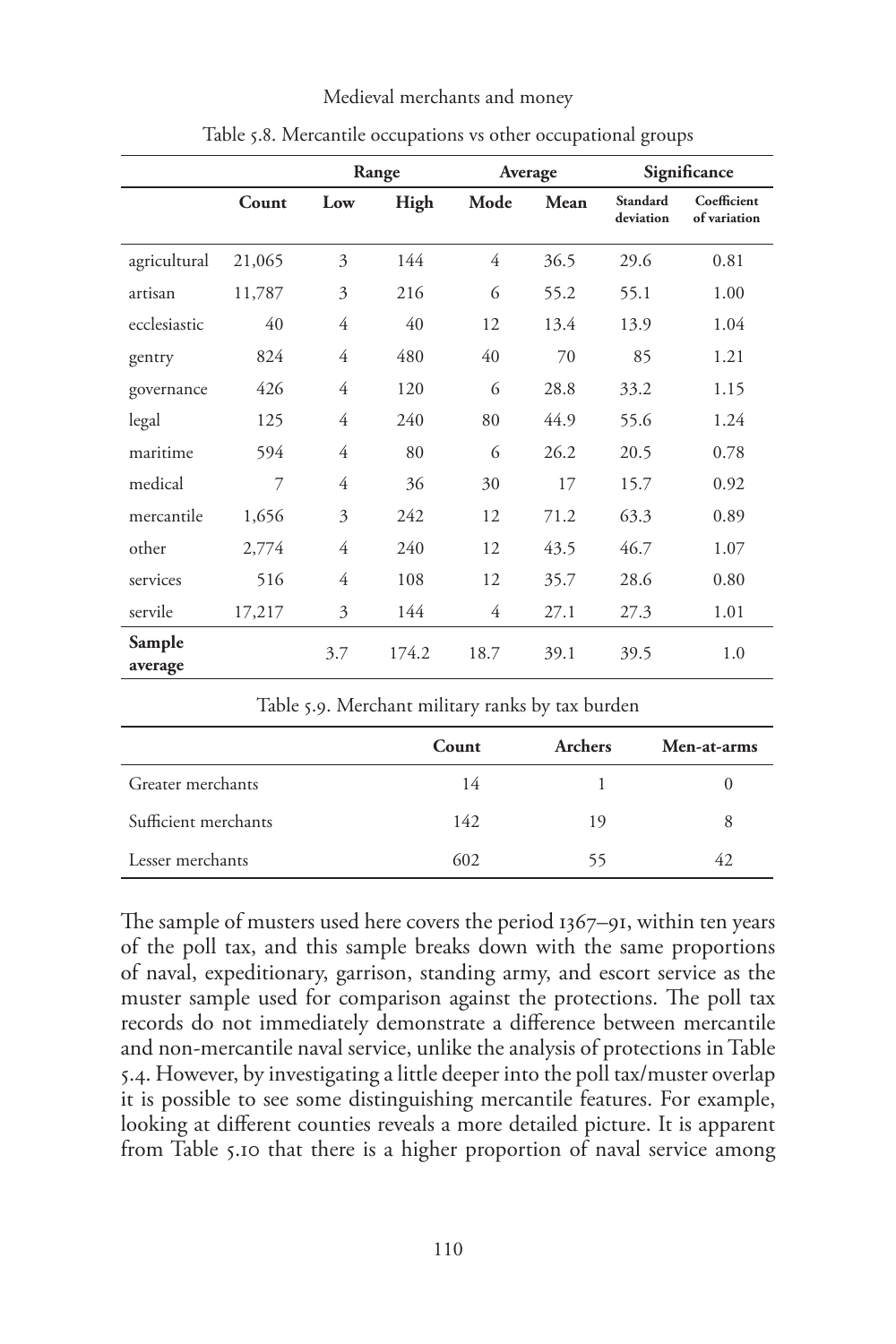the merchants originating in the coastal county of Dorset, compared to the inland county of Wiltshire. This proportional increase does not appear in the non‑mercantile populations of these counties, where the rates of naval service for both counties slumps to 30 per cent of matching records. his supports the idea that it was more likely for a mercantile individual to engage in naval service than his non‑mercantile compatriot; however, this trend is more tangible in coastal areas, where a stronger maritime tradition could be apparent.

|                      | Muster sample |             | Mercantile poll tax sample |           |  |
|----------------------|---------------|-------------|----------------------------|-----------|--|
| Service type         |               |             |                            | Wiltshire |  |
| Expeditionary        | 5,554         | 16%         | 23%                        | 11%       |  |
| Garrison             | 2,536         | 7%<br>$0\%$ |                            | 13%       |  |
| <b>Standing Army</b> | 7,681         | 22%         | $0\%$                      | 21%       |  |
| Escort               | 253           | $1\%$       | $0\%$                      | $1\%$     |  |
| Unknown              | 1,502         | $4\%$       | 9%                         | 0%        |  |
| Naval                | 17,395        | 50%         | 68%                        | 54%       |  |
| Total                | 34,921        |             |                            |           |  |

Table 5.10. Mercantile poll tax military service

he importance of mercantile activity in the fourteenth century to the English crown and its revenues generated a huge amount of documentation leading to a large body of historiography, disproportionate to the economic structure of England at the time. Despite this over‑representation, the links between merchants and the military have not previously been discussed in depth, an omission that appears odd, given that warfare represented one of the English king's greatest expenditures, and an omission that this chapter has tried to correct. It has been shown that there was a great deal of overlap between the mercantile and military spheres. Merchants were not exempt from service in the English armies, and engaged in service in many diferent theatres, with a notable emphasis on the naval campaigns. The evidence of the poll tax returns and the protections also suggests that mercantile individuals were of higher economic status than the average person, a hypothesis supported by the proportionally higher rate of service as men‑at‑arms. Importantly there is also evidence of merchants who were involved in the military, but not necessarily as soldiers. Instead, there is evidence suggesting that the crown was aware of the need to supply its armies and garrisons, and that it was willing to allow a certain amount of private enterprise to ensure that this logistical task was carried out. This